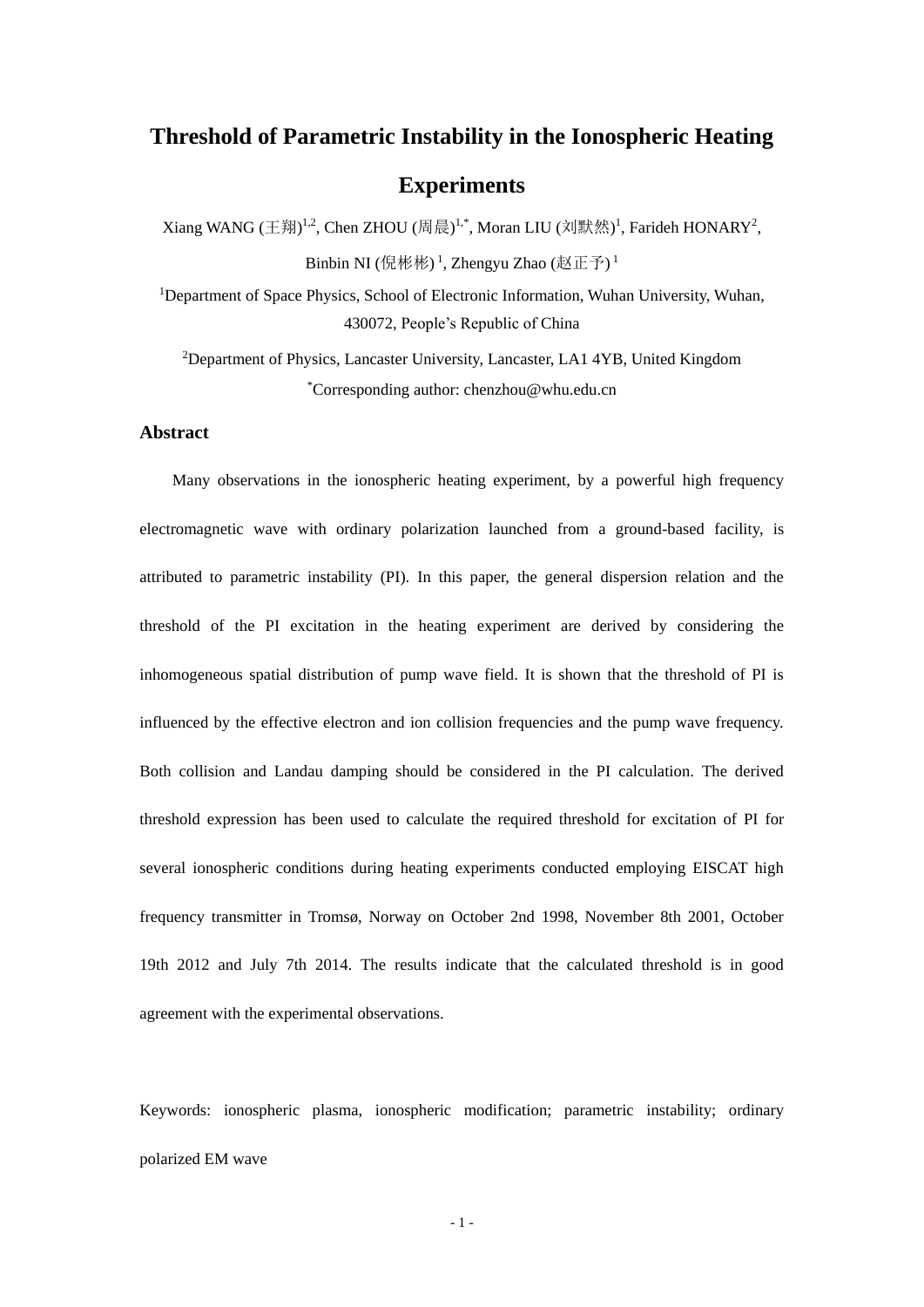# **1 Introduction**

Ionospheric modification experiments, by high powerful high-frequency electromagnetic waves launched from the ground heating facilities, have observed many nonlinear plasma instabilities in the past decades [1-7]. Parametric instability is directly or indirectly employed to explain the observed phenomena during the heating experiments, such as high-frequency enhanced ion line (HFILs), high-frequency enhanced plasma line (HFPLs) [8, 9], airglow enhancement [10-12], stimulated electromagnetic emissions (SEEs) [13], filed-aligned irregularities (FAIs) [14, 15], etc.

The excitation process of plasma instabilities includes a multi-wave coupling process [7, 16-20]. Two waves in the ionosphere can interact, causing perturbations to the parameters such as current and charge density. These effects can be associated with frequency differences or frequency sums of the two waves. Whilst a third wave, or even a fourth wave, whose frequency equals the frequency difference or sum and whose wave vector meets the requirement of the vector difference or sum, can be excited in the ionosphere. Ion acoustic wave/lower hybrid wave/zero-frequency density irregularities and the Langmuir wave/upper hybrid wave are example wave modes exist in the ionospheric plasma; an incident high power radio wave can interact with any of these wave modes when the matching conditions of frequency and wave vectors are satisfied.

Theoretical research of parametric instabilities in space plasma began in the 1950s by considering nonlinear theory of wave mode transition when a Langmuir wave can decay to another Langmuir wave and an ion acoustic wave under certain conditions [21], and Silin [22, 23],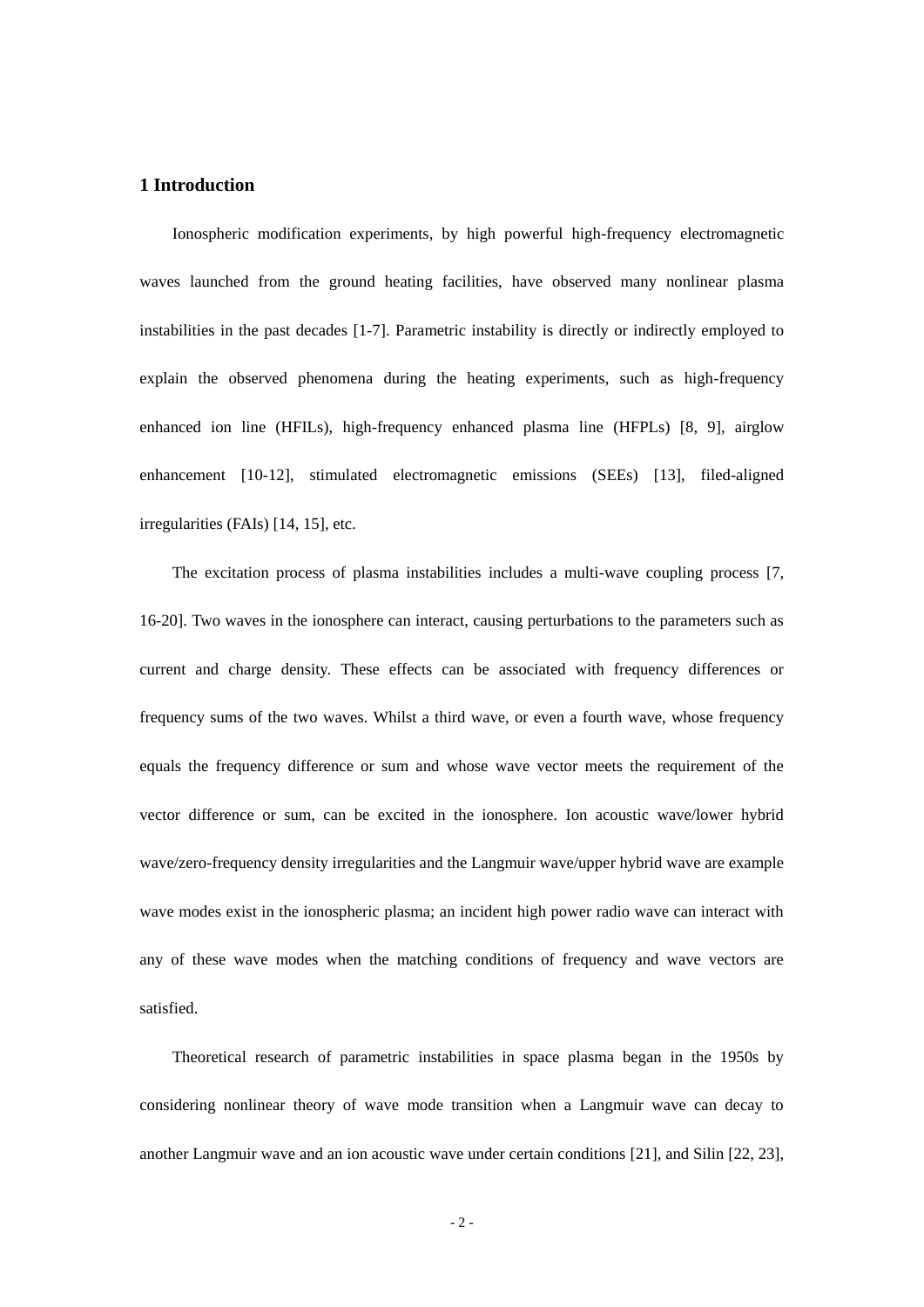who first systematically studied the process of coupling and excitation of waves in the process of parametric instability, started from the collisionless, cold plasma fluid equations, which were adopted only when the field strength of the incident pump wave is stronger than the threshold field. Nishikawa [24, 25] studied the general model of exciting parameter instabilities and analyzed the excitation of plasma waves under three conditions: (1)  $\omega_1 + \omega_2 \approx \omega_0$ , (2)  $\omega_1 \ll \omega_2 \le \omega_0$ , (3)  $\omega_1 \ll \omega_0 \leq \omega_2$ . His results showed that the waves excited by (1) and (2) are oscillating and that the wave of excited by (3) is non-oscillating. The equality of the threshold field can be obtained from different methods, e.g., using the plasma hydrodynamic equations [7, 18, 24, 25], or Vlasov equation [17, 26]. The differences between these methods are small, and they all show proportional relation between the square of the threshold field intensity and the electron collision frequency. Based on numerical simulations, Guzdar et al. [27] calculated the threshold field strength of the pump wave that excites the parametric instability irregularly and found that this threshold field strength can reach 10 V/m. Recently, Kuo [7, 18, 19] obtained a different expression and illustrated that the square of threshold field strength is proportional to the product of the electron and ion collision frequencies.

In this paper, MHD equations are employed to derive the parametric excitation in the ionospheric heating experiment by a high powerful high-frequency ordinary polarized electromagnetic wave. Equations presented here consider inhomogeneous spatial distribution of pump wave field as well as Landau damping of Langmuir wave. In section 2, parametric excitation in the ionosphere and its dispersion relation, as well as the dispersion relation of the excited high frequency sidebands and the low frequency decay mode are calculated when the inhomogeneous spatial distribution of pump wave field is included. Our method for calculating the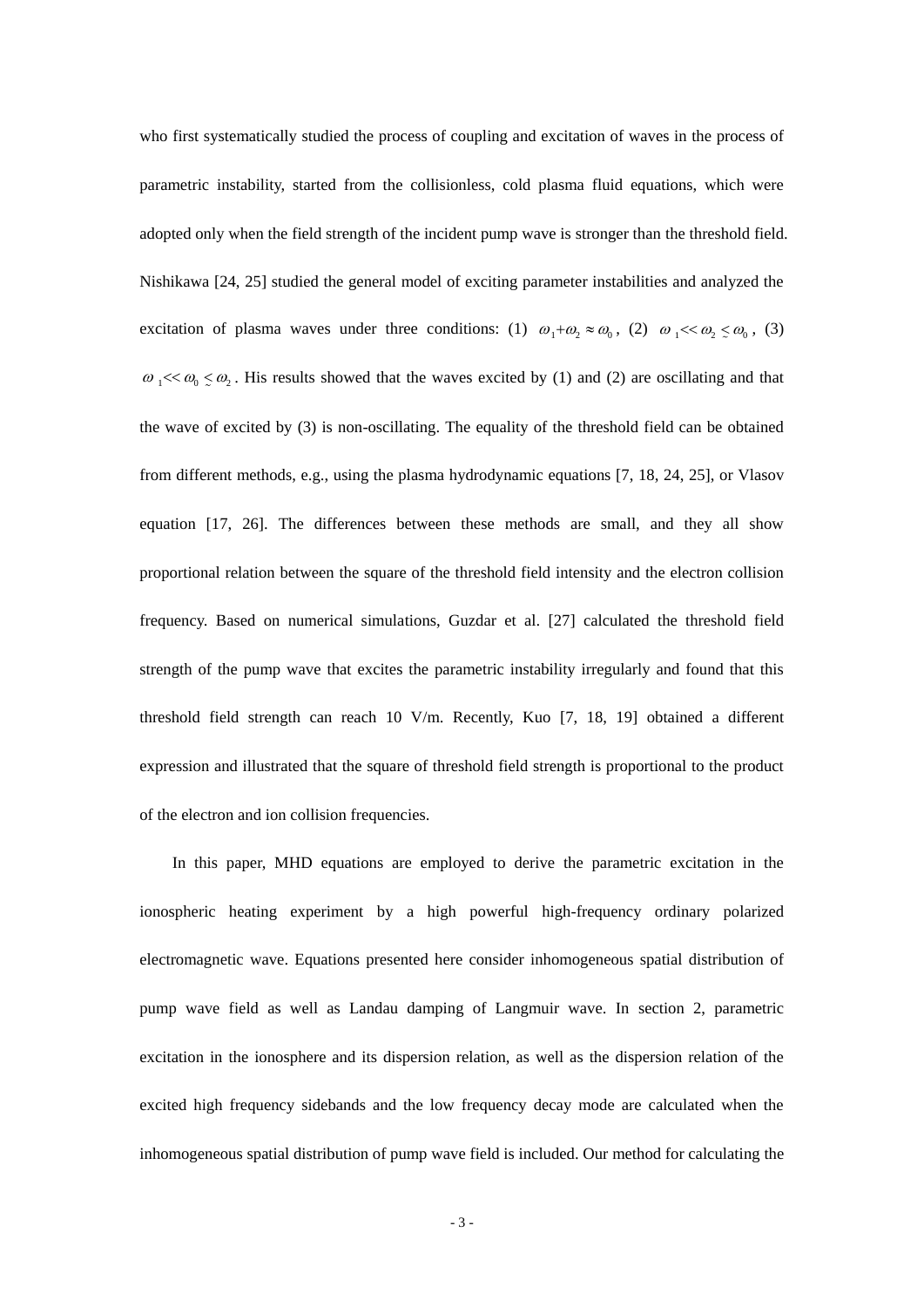instability threshold indicates that both collision and Landau damping terms are needed to explain the experimental observations in section 3, followed by the conclusion and summary in section 4.

# **2 Theory**

# **2.1 Excitation of parametric instability**

Ionospheric heating experiments have shown that Langmuir waves/upper hybrid wave and ion acoustic waves/lower hybrid wave can be excited in the ionospheric modification [7, 9, 28, 29]. The pump wave  $\vec{E}_{p}(\vec{k}_0, \omega_0)$  could be either an electromagnetic (EM) wave or an electrostatic (ES) wave. It was hypothesized that the oscillations of the main modes in the plasma are  $(\pm k, \pm \omega)$ and,  $(k_d = \Delta k, \omega_d = \Delta \omega)$ , In general, this excitation process includes a four-wave coupling process; which it will reduce to a three-wave coupling process under certain conditions. This process requires a wave vector and frequency matching condition:

$$
\omega_0 = \omega_+ + \omega_d = \omega_- - \omega_d \tag{1}
$$

$$
\vec{k}_0 = \vec{k}_+ + \vec{k}_d = \vec{k}_- - \vec{k}_d
$$
 (2)

where the subscripts  $0, +$ ,  $-$  and d represent the pump wave, the down-shifted high frequency mode, the up-shifted high frequency mode and the low frequency decay mode, respectively.

The dispersion relation for the parametric instability is derived from the following equations:

Continuity Equation

$$
\frac{\partial n_{\alpha}}{\partial t} + \nabla \cdot (n_{\alpha} v_{\alpha}) = 0 \tag{3}
$$

Momentum Equations:

entum Equations:  
\n
$$
m_{e}n_{e} (\partial/\partial t + \vec{v}_{e} \cdot \partial/\partial r) \vec{v}_{e} = -en_{e} (\vec{E} + \vec{v}_{e} \times \vec{B}) + en_{e} \nabla \Phi - 3T_{e} \nabla \delta n_{e} - m_{e}n_{e}v_{e} \vec{v}_{e}
$$
\n(4a)  
\n
$$
m_{i}n_{i} (\partial/\partial t + \vec{v}_{i} \cdot \partial/\partial r) \vec{v}_{i} = e_{i}n_{i} (\vec{E} + \vec{v}_{i} \times \vec{B}) - e_{i}n_{i} \nabla \Phi - T_{i} \nabla \delta n_{i} + m_{i}n_{i}v_{i} \vec{v}_{i}
$$
\n(4b)

$$
m_i n_i \left(\partial/\partial t + \vec{v}_i \cdot \partial/\partial r\right) \vec{v}_i = e_i n_i \left(\vec{E} + \vec{v}_i \times \vec{B}\right) - e_i n_i \nabla \Phi - T_i \nabla \delta n_i + m_i n_i v_i \vec{v}_i \tag{4b}
$$

Poisson Equation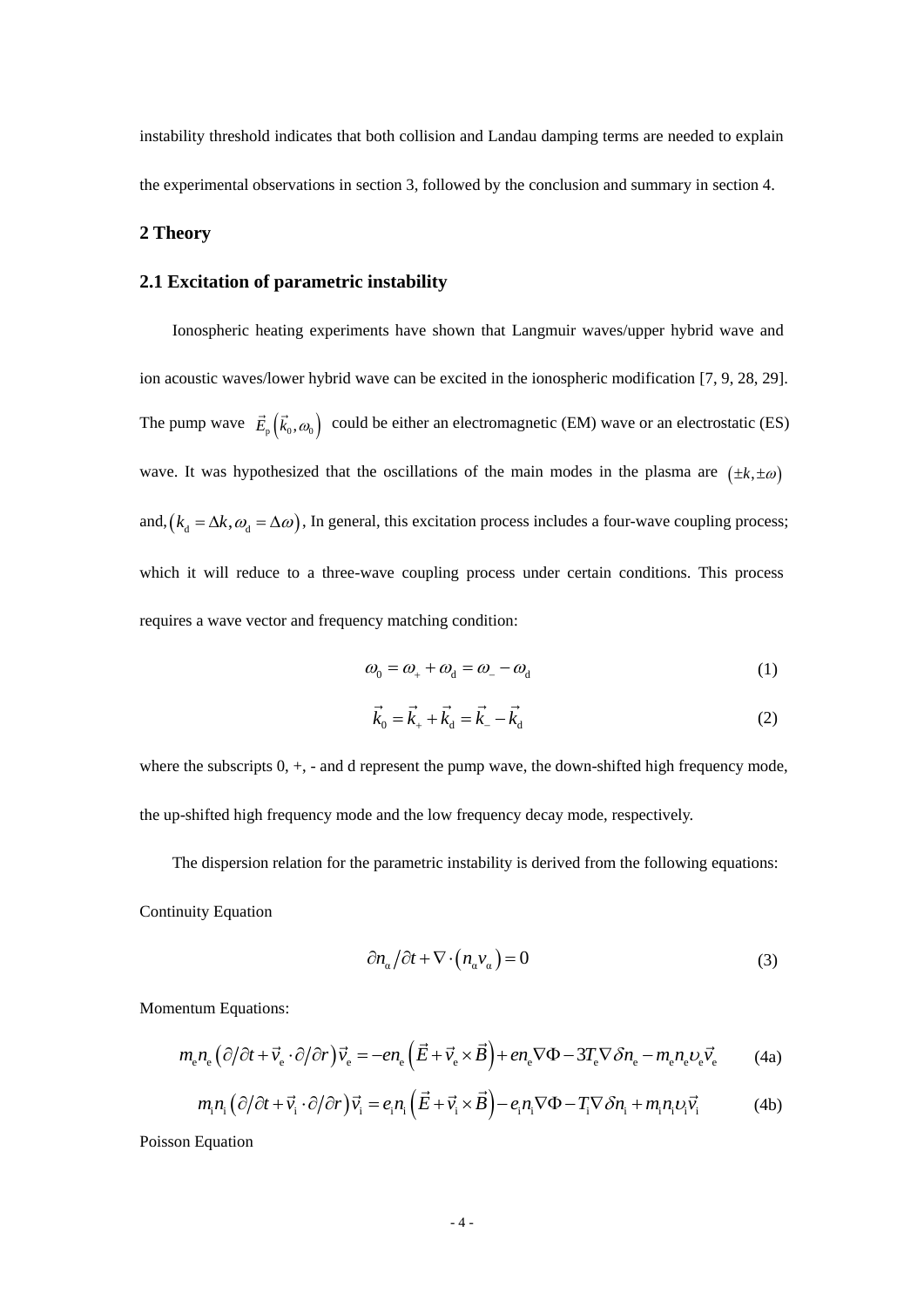$$
\nabla^2 \Phi = -\sum e_\alpha n_\alpha / \varepsilon_0 \tag{5}
$$

where the subscript  $\alpha$  refers to e and i, the electron and ion, respectively.  $n_{\alpha}$ ,  $m_{\alpha}$ ,  $e_{\alpha}$ ,  $T_{\alpha}$ and  $\vec{v}_\alpha$  are the density, mass, charge, temperature, and speed of particle  $\alpha$ , respectively. E is the electric field strength;  $\vec{B}$  is the magnetic field;  $\Phi$  is the potential of the plasma wave;  $\varepsilon_0$ is the free space permittivity; and electron and ion effective collision frequencies are given by  $U_e = U_{ei} + U_{en} + U_{eL}$  and  $U_i = U_{ie} + U_{in} + U_{iL}$ , respectively, where  $U_{ei}$ ,  $U_{en}$ ,  $U_{eL}$ ,  $U_{ie}$   $U_{in}$  and  $U_{iL}$  are electron-ion collision frequency, electron-neutral collision frequency, electron Landau damping rate, ion-electron collision frequency, ion-neutral collision frequency and ion Landau damping rate, respectively.

The incident pump wave field is assumed to be:

$$
\vec{E} = \vec{E}_{k_0} \exp\left[i\left(\vec{k}_0 \cdot \vec{r} - \omega_0 t\right)\right] \bigg/ 2 \tag{6}
$$

The perturbation of the incident pump field is assumed to be small, meaning that the magnitude of the intensity of the excited plasma waves is far less than that of the pump wave. The density of charged particles satisfies the quasi-neutrality condition, i.e.  $n_0^e = n_0^i = constant$ . Every physical quantity is treated as the sum of frequency components, for example,  $\vec{v} = \vec{v}_{(k_0,\omega_0)} + \vec{v}_{(\pm k,\pm \omega)} + \vec{v}_{(\Delta k,\Delta \omega)}$ , where the subscript is the exponent, likewise,  $v = v_{(k_0, \omega_0)} + v_{(\pm k, \pm \omega)} + v_{(\Delta k, \Delta \omega)}$ , where the subscript is t<br>  $\vec{v}_{(\pm k, \pm \omega)} = \vec{v}_k \exp\left[i(\vec{k} \cdot \vec{r} - \omega t)\right] + \vec{v}_{-\kappa} \exp\left[-i(\vec{k} \cdot \vec{r} - \omega t)\right]$ . The ph . The physical quantities described by frequency components are incorporated into the original equations and the terms of the same exponent are combined. The arbitrariness of  $\vec{r}$  and t demands that the coefficient of each exponent term is equal to zero. Thus, a series of equations of frequency components can be obtained to determine the dispersion relation of the wave coupling. Finally, the excitation condition of the parametric instability can be acquired by analyzing the dispersion relation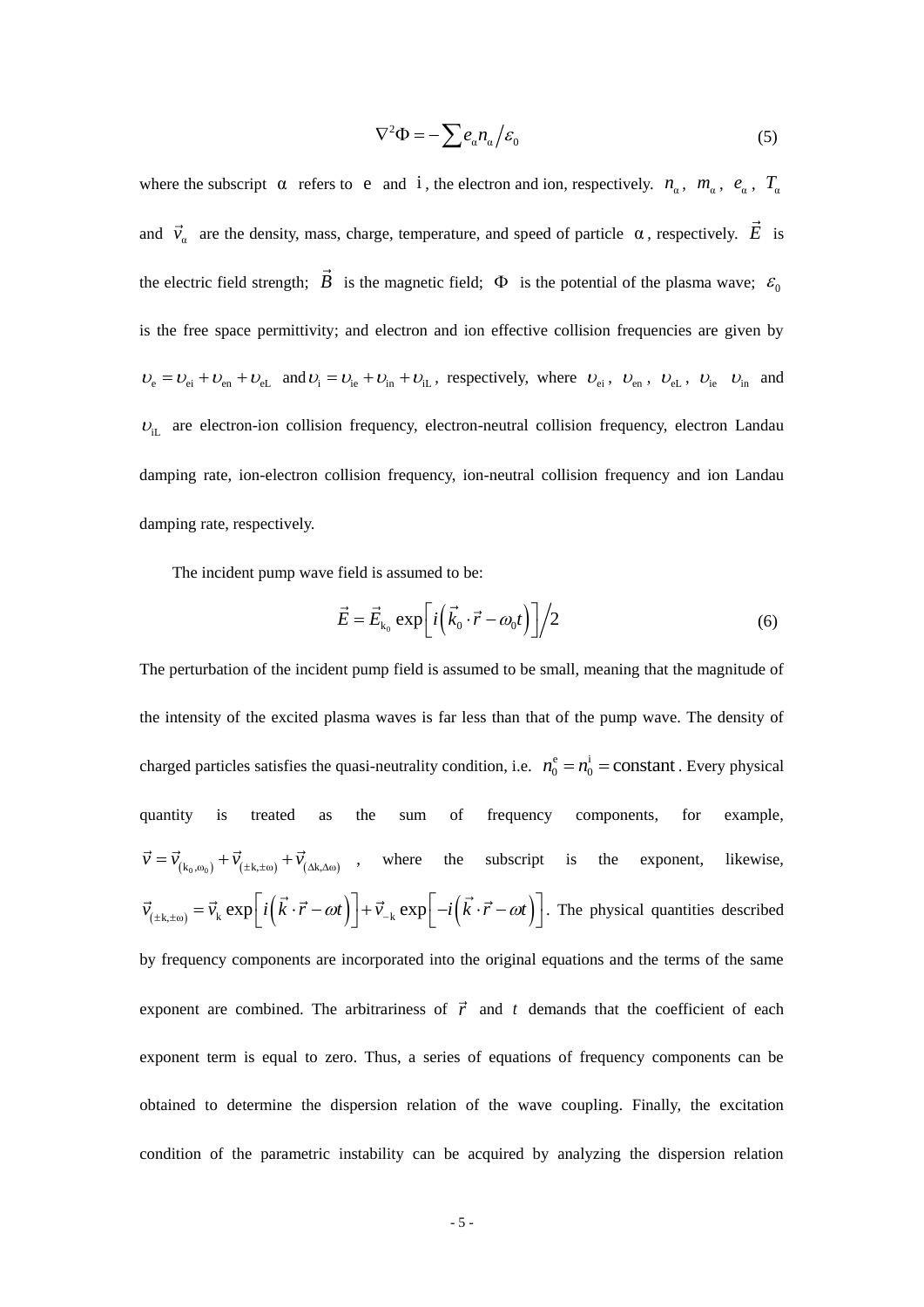equation.

To begin with, let us consider the geomagnetic field  $\vec{B}_0 = B_0 \hat{z}$  and the wave number  $k_0$ of the heater wave is much smaller than the wave numbers of the electrostatic, i.e.  $k_0 \approx 0$ . First of all, we simplify the equations concerning the  $(+k_0, +\omega_0)$  wave mode. The momentum equation can be reduced to:

$$
\left(\frac{\partial}{\partial t} + \nu_{\rm e}\right) \vec{V}_{k_0} + \Omega_{\rm e} \vec{V}_{k_0} \times \hat{z} = -\frac{e}{2m_{\rm e}} \vec{E}_{k_0}
$$
\n(7)

The cross product of the  $k_0$  component of Eq. (7) with  $\hat{z}$  is taken as:

$$
\left(\frac{\partial}{\partial t} + \nu_{\rm e}\right) \left(\vec{V}_{k_0} \times \hat{z}\right) - \Omega_{\rm e} \vec{V}_{k_0 \perp} = -\frac{e}{2m_{\rm e}} \vec{E}_{k_0} \times \hat{z}
$$
\n(8)

Take the perpendicular component of Eq. (7) into Eq. (8),  
\n
$$
\left[ \left( \frac{\partial}{\partial t} + \nu_e \right)^2 + \Omega_e^2 \right] \left( \vec{V}_{k_0} \times \hat{z} \right) = -\Omega_e \frac{e}{2m_e} \vec{E}_{k_0 \perp} - \left( \frac{\partial}{\partial t} + \nu_e \right) \frac{e}{2m_e} \vec{E}_{k_0} \times \hat{z}
$$
\n(9)

Substitute Eq. (9) into Eq. (7)

Eq. (9) into Eq. (7)  
\n
$$
\left(\frac{\partial}{\partial t} + U_e\right) \left[ \left(\frac{\partial}{\partial t} + U_e\right)^2 + \Omega_e^2 \right] \vec{V}_{k_0} = -\frac{e}{2m_e} \left[ \left(\frac{\partial}{\partial t} + U_e\right)^2 \vec{E}_{k_0} + \Omega_e^2 \vec{E}_{k_0 z} - \Omega_e \left(\frac{\partial}{\partial t} + U_e\right) \vec{E}_{k_0} \times \hat{z} \right]
$$
\n(10)

Equation (10) can be written as a scalar equation in the  $k - \omega$  domain to obtain the expression of  $V_{k_0}$ :

$$
V_{k_0}: \n\vec{V}_{k_0} = -i \frac{e \left[ \left( \omega_0 + i \nu_e \right)^2 \vec{E}_{k_0} - \Omega_e^2 \vec{E}_{k_0 z} - i \left( \omega_0 + i \nu_e \right) \Omega_e \vec{E}_{k_0} \times \hat{z} \right]}{2m_e \left( \omega_0 + i \nu_e \right) \left[ \left( \omega_0 + i \nu_e \right)^2 - \Omega_e^2 \right]}
$$
\n(11)

where  $\Omega_e = eB_0/m_e$  is the electron cyclotron frequency.

In the high frequency sideband wave field, only electron can respond to the wave field due to its small inertia. To use the same procedure to treat  $(\pm k, \pm \omega)$  component the dispersion relation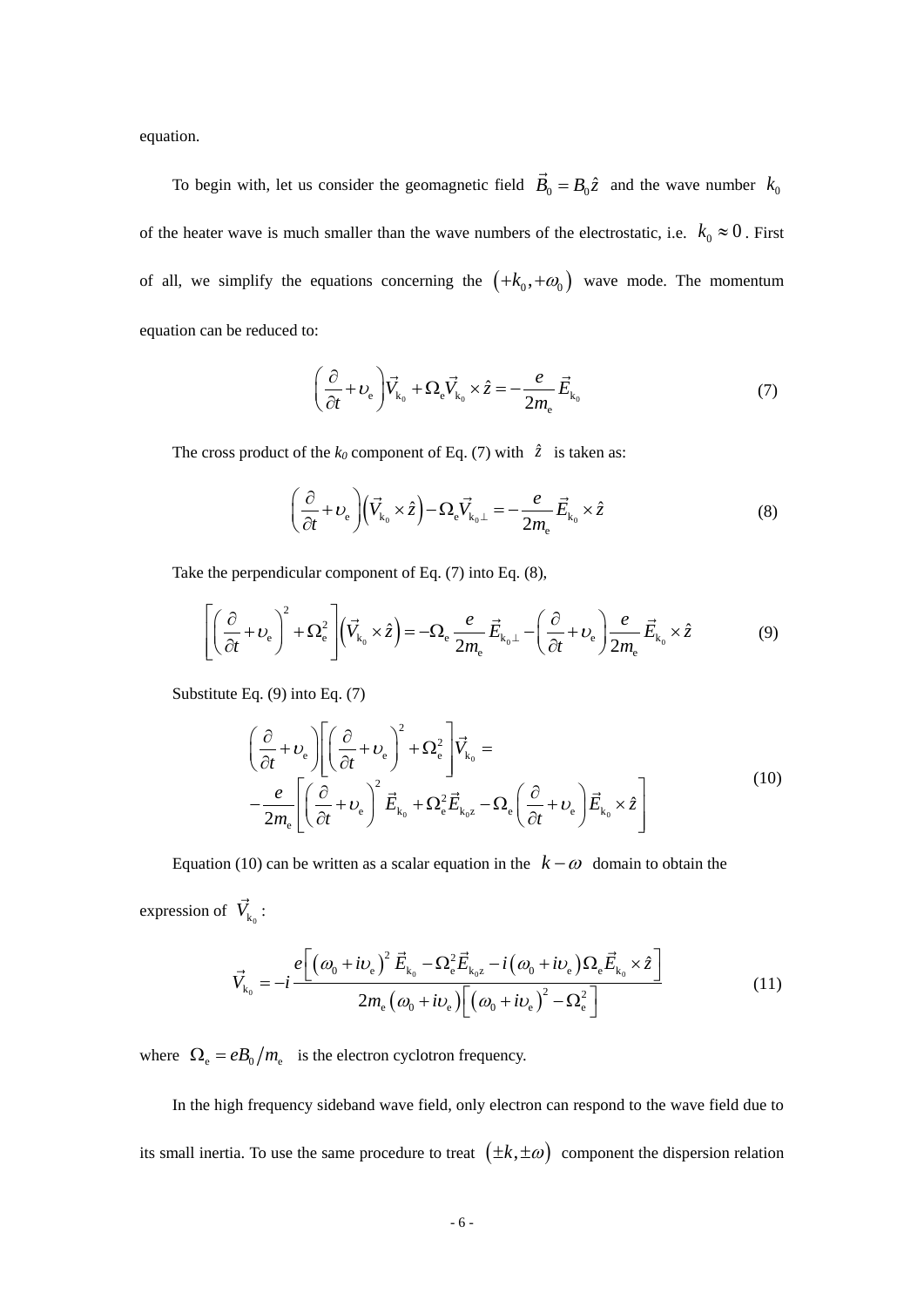of the high frequency sideband plasma wave excited by parametric instability can be obtained  
\n
$$
\left[ (\omega + i\nu_e)^2 - \Omega_e^2 \right] (\omega^2 + i\nu_e \omega - 3k^2 \nu_{Te}^2 - \omega_{pe}^2 - \Omega_e^2 \sin^2 \theta) n_{\pm k}
$$
\n
$$
= \frac{e^2}{m_e^2} \left\{ + \frac{\left[ -(\omega + i\nu_e)^2 + \Omega_e^2 \cos^2 \theta \right]}{(\omega_0^2 + \nu_e^2)^2 (\omega_0^2 + \nu_e^2 - \Omega_e^2)^2} \cdot \left\{ + (\omega_0^2 + \nu_e^2)^2 (\vec{k} \cdot \vec{E}_p)^2 + \Omega_e^4 (\vec{k} \cdot \vec{E}_{pz})^2 \right\} \right\}
$$
\n
$$
= \frac{e^2}{m_e^2} \left\{ + \frac{i\Omega_e (\omega + i\nu_e)}{(\omega_0^2 + \nu_e^2)^2 (\omega_0^2 + \nu_e^2 - \Omega_e^2)^2} \right\} \left\{ + (\omega_0^2 + \nu_e^2)^2 (\vec{k} \cdot \vec{E}_p \times \hat{z}) (\vec{k} \cdot \vec{E}_p) \right\} \right\} n_{\pm k}
$$
\n(12)\n
$$
\pm i \frac{e}{2m_e} \left\{ \left[ (-i\omega + \nu_e)^2 \vec{k} + \Omega_e^2 \vec{k}_z \right] \cdot \vec{E}_{k_0} - \Omega_e (-i\omega + \nu_e) \vec{k} \cdot \vec{E}_{k_0} \times \hat{z} \right\} n_{\pm \Delta k}
$$

where  $\omega_{pe}^2 = (n_0 e^2 / \varepsilon_0 m_e)$ ,  $v_{T_e}^2 = (k_b T_e / m_e)$  $v_{\rm T_e}^2 = (k_{\rm b} T_{\rm e}/m_{\rm e})$  are the electron plasma frequency, and the electron thermal speed, respectively and  $k<sub>b</sub>$  is the Boltzmann constant. The term in the left-hand side of Eq. (12) defines the dispersion relation of the excited high frequency plasma wave; while the terms in the right-hand side are the coupling terms driving the plasma waves. The first term in the right-hand side is caused by the spatial non-uniformity of the wave field and the second term indicates the coupling between the pump wave and the lower frequency decay mode, which influences the excitation of the high frequency Langmuir wave/ upper hybrid wave sideband. The ratio of the two terms in the right-hand side of Eq. (12) is close to 1; which indicates that the nonlinear force generated by the non-uniform spatial wave field is important in the excitation of parametric instability.

Finally, the dispersion relation of the low frequency decay mode can be analyzed in the following manner. Both the electron and the ion contribute to the low frequency plasma wave field. For simplification, electrons and ions assume to maintain quasi-neutrality in the low frequency plasma wave field, i.e.  $n_{\Delta k}^{i} \approx n_{\Delta k}^{e} = n_{\Delta k}$ . This results in a scalar equation: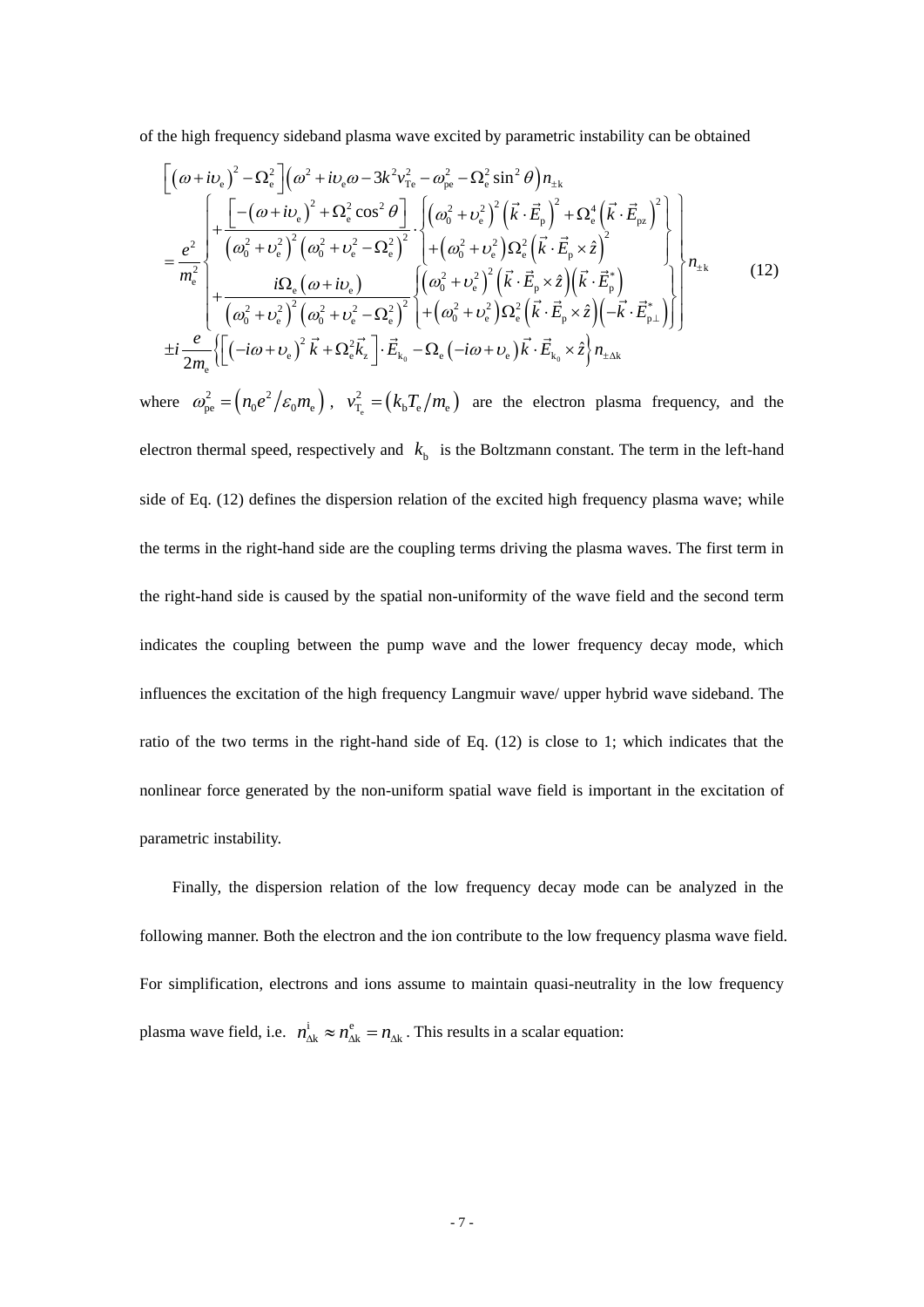$$
\begin{split}\n&\left[-\left(-(\Delta\omega+i\nu_{e})^{2}+\Omega_{e}^{2}\right]\left[-\Delta\omega(\Delta\omega+i\nu_{i})+k^{2}c_{s}^{2}\right]\cos^{2}\theta\right. \\
&\left. -\Delta\omega(\Delta\omega+i\nu_{i})\sin^{2}\theta\left[(\Delta\omega+i\nu_{e})^{2}\left(1+\cot^{2}\theta\right)-k^{2}c_{s}^{2}-\Omega_{e}\Omega_{i}\left(1+\frac{m_{i}}{m_{e}}\cot^{2}\theta\right)\right]\right]n_{\pm\Delta k} \\
&=\frac{m_{e}}{m_{i}}\left\{\frac{\left[-\left(\omega+i\nu_{e}\right)^{2}+\Omega_{e}^{2}\cos^{2}\theta\right]\left((\omega_{0}^{2}+\nu_{e}^{2})^{2}\left(\vec{k}\cdot\vec{E}_{p}\right)^{2}+\Omega_{e}^{4}\left(\vec{k}\cdot\vec{E}_{p}\right)^{2}\right]}{m_{i}}\right\}+\frac{i\Omega_{e}(\omega+i\nu_{e})}{\left(\omega_{0}^{2}+\nu_{e}^{2}\right)^{2}\left(\omega_{0}^{2}+\nu_{e}^{2}-\Omega_{e}^{2}\right)^{2}}\right\}+\left(\omega_{0}^{2}+\nu_{e}^{2}\right)\Omega_{e}^{2}\left(\vec{k}\cdot\vec{E}_{p}\times\hat{z}\right)^{2}\right\} \\
&+\frac{i\Omega_{e}(\omega+i\nu_{e})}{\left(\omega_{0}^{2}+\nu_{e}^{2}\right)^{2}\left(\omega_{0}^{2}+\nu_{e}^{2}-\Omega_{e}^{2}\right)^{2}}\left.\left(\omega_{0}^{2}+\nu_{e}^{2}\right)\Omega_{e}^{2}\left(\vec{k}\cdot\vec{E}_{p}\times\hat{z}\right)\left(-\vec{k}\cdot\vec{E}_{p}^{*}\right)\right\}\right\}n_{\pm\Delta k} \\
&+\frac{m_{e}}{m_{i}}\left[\left[-(\Delta\omega+i\nu_{e})^{2}+\Omega_{e}^{2}\sin\theta\right]\left[n_{0}\left(\vec{k}\cdot\vec{V}_{k_{0}}\right)\left(\vec{k}\cdot\vec{V}_{k_{0}}\right)\right]-i\Omega_{e}(\Delta\omega+i\nu_{e})\left[n_{0}\left(\vec{k}\cdot\vec{V}_{k_{0}}\right)\left(\vec{k}\cdot\vec{V}_{k_{0}}\right)\right]\right.\n\end{split} \tag{13}
$$

where  $c_s^2 = k_b (T_e + 3T_i)/m_i$  is the ion acoustic wave phase speed,  $\Omega_i = eB_0/m_i$  is the ion

cyclotron frequency, 
$$
\theta
$$
 is the angle between the wave vector k and the magnetic field  $\vec{B}_0$ ;  
\n
$$
\vec{V}_{\pm k} = + \frac{e \left\{ (v_e - i\omega)^2 \nabla + \Omega_e^2 \nabla_z - (v_e - i\omega) \Omega_e \nabla \times \hat{z} \right\}}{m_e \left( v_e - i\omega \right) \left[ \left( v_e - i\omega \right)^2 + \Omega_e^2 \right]} \frac{en_{\pm k}}{\varepsilon_0 k^2},
$$
\nwhich is the linear part of the

electron velocity response to the high frequency plasma wave field. The terms in the left-hand side of Eq. (13) defines the dispersion relation of the excited low frequency decay mode in the parametric instability. The right-hand side of Eq. (13) illustrates the coupling terms driven the parametric instability. The pump wave and the high frequency sidebands couple with each other to exert a low frequency nonlinear force on electrons and to make the coupling waves grow significantly in the expense of the pump wave.

## **2.2 Instability Threshold**

In this section, excitation of parametric instability by an ordinary polarized electromagnetic pump wave in the ionospheric modification experiments is considered. In this condition, the O-mode pump wave  $E_p(k_0, \omega_0)$  decays to a Langmuir/upper hybrid sideband  $n_{\pm k}(\pm k, \omega_{\pm})$ and an ion acoustic wave mode/purely growing mode/ lower hybrid mode  $n_{\alpha k} (\Delta k, \Delta \omega)$  below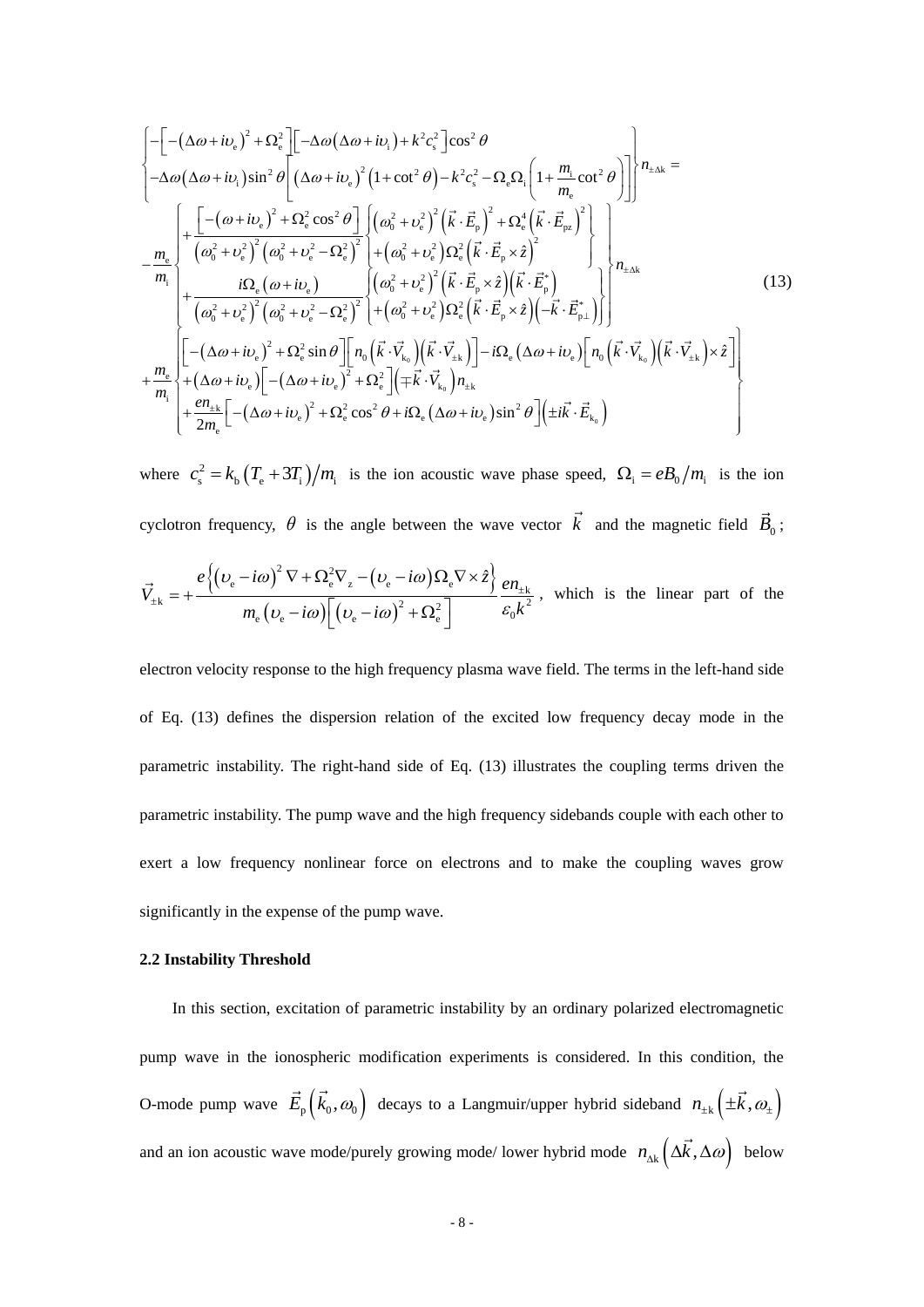the reflection height of the pump wave. In terms of the wave frequency and wave vector matching condition, i.e. Eq. (1) and (2), the following expression of the frequency and wave vector are obtained:  $\omega_{\pm} = \omega = \omega_0 - \Delta \omega$ ,  $\vec{k}_{+} = -\vec{k}_{-} = -\Delta \vec{k}$ , where

$$
\vec{k} = k_z \hat{z} + k_\perp \hat{x} \tag{14}
$$

The pump wave field can be expressed as

$$
\vec{E}_{\rm p} = \hat{z} E_{\rm k_0} / 2 + (\hat{x} + i\hat{y}) E_{\rm k_0} / 2
$$
 (15)

In the following, Eq. (12) and (13) with the aid of Eq. (14) and (15) are analyzed to explain excitation of parametric instabilities for different scenarios.

## **2.2.1 Parametric instability near the O-mode wave reflection height**

When the ordinary polarized EM wave propagates to the region near the reflection altitude,

the electric field of the pump wave is  $\vec{E}_{p} = \hat{z} (E_{k_0}/2) \cos(-i\omega_0 t)$ . Then the expressions for  $\vec{V}_{k_0}$ ,  $\vec{V}_{\pm k}$ ,  $(\vec{k} \cdot \vec{V}_{k_0}) \cdot (\vec{k} \cdot \vec{V}_{\pm k}^*)$ , and  $(\vec{k} \cdot \vec{V}_{k_0}) \cdot (\vec{k} \cdot \vec{V}_{k_0}^*)$  reduce to  $(\omega_0 + i \nu_e)$  $\mathbf 0$  $\mathbf 0$ k  $k_0$ <sup>-*t*</sup> 2m<sub>e</sub> ( $\omega_0 + i v_e$  $\vec{V}_{k_0} = i \frac{eE}{2}$  $= i \frac{1}{2m_e} \left( \frac{\omega_{\text{m}}}{\omega_0 + i \omega_e} \right)$ + (16a)

$$
\vec{V}_{\pm k} = \mp \frac{\vec{k}\omega_{pe}^2}{k^2(\omega + i\nu_e)} \frac{n_{\pm k}}{n_0}
$$
 (16b)

$$
\left(\vec{k} \cdot \vec{V}_{k_0}\right) \cdot \left(\vec{k} \cdot \vec{V}_{k_0}^*\right) = \frac{e^2 \left(\vec{k} \cdot \vec{E}_{k_0}\right)^2}{4m_e^2 \left(\omega_0^2 + \nu_e^2\right)}
$$
(16c)

$$
\left(\vec{k}\cdot\vec{V}_{k_0}\right)\left(\vec{k}\cdot\vec{V}_{\pm k}^*\right) = \mp i \frac{e\omega_{pe}^2 \vec{k}\cdot\vec{E}_{k_0}}{2m_e\left(\omega_0^2 + \nu_e^2\right)} \frac{n_{\pm k}}{n_0}
$$
(16d)

Considering a case when the pump wave decay to a Langmuir wave and an ion acoustic wave, the process reduces to a three-wave interaction, i.e. a pump wave, a Langmuir wave and an ion acoustic wave are involved in the coupling process. The dispersion relation reduces to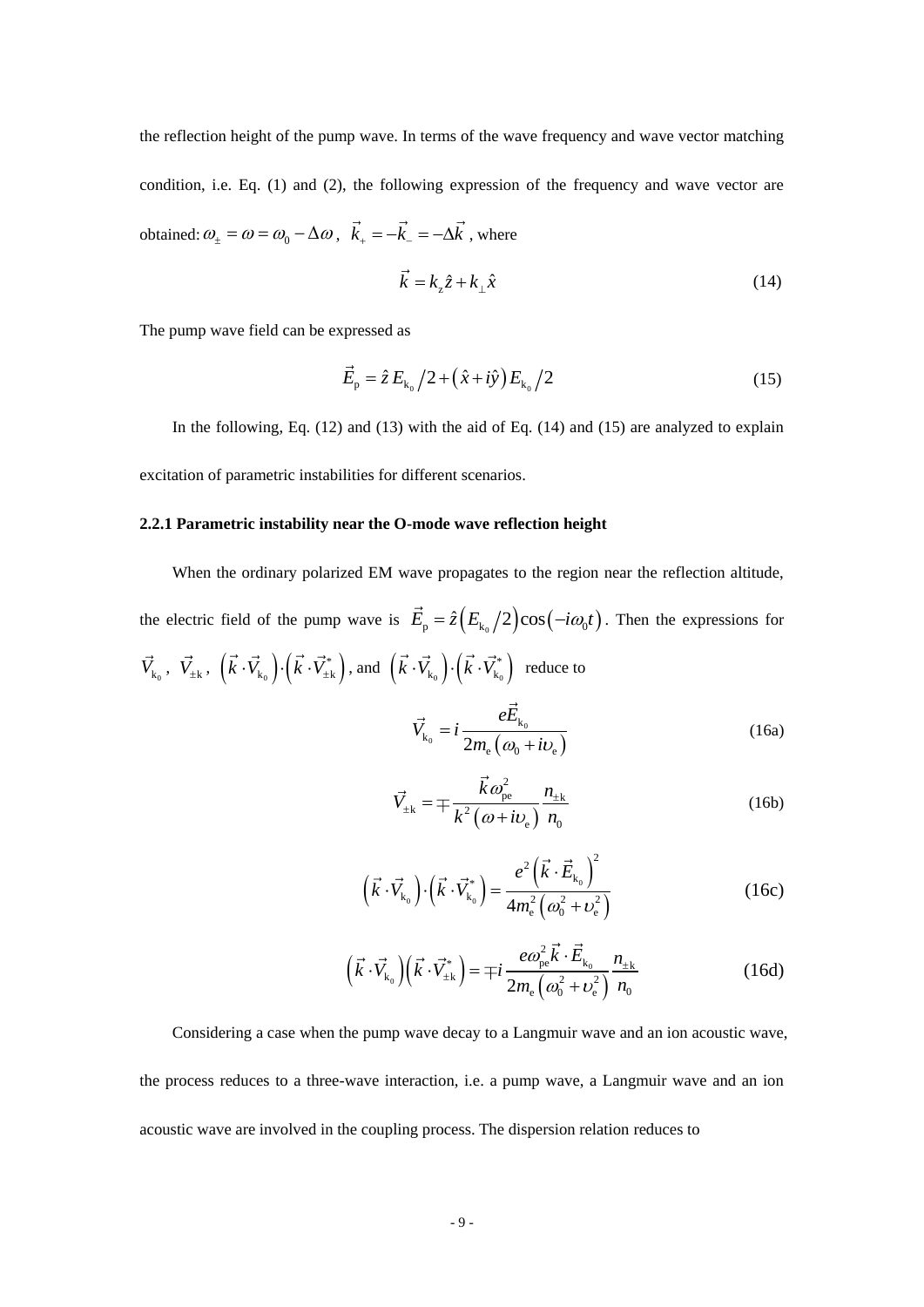$$
\begin{split} &\left\{ \left( -\omega^2 - i\upsilon_{\rm e}\omega + 3k^2 v_{\rm Te}^2 + \omega_{\rm pe}^2 + \Omega_{\rm e}^2 \sin^2\theta \right) + \Sigma \right\} n_{\rm k} \\ &= +i\Sigma_1 \left( \omega_0^2 + \upsilon_{\rm e}^2 \right) \frac{1 - \Omega_{\rm e}^2 / \left( \omega + i\upsilon_{\rm e} \right)^2}{1 - \Omega_{\rm e}^2 \cos^2\theta / \left( \omega + i\upsilon_{\rm e} \right)^2} n_{\rm ak} \end{split} \tag{17}
$$

$$
1 - \Omega_e^2 \cos^2 \theta / (\omega + i\omega_e)
$$
  

$$
\left[ -\Delta \omega (\Delta \omega + i\omega_i) + k^2 c_s^2 + \frac{m_e}{m_i} \Sigma \right] n_{\Delta k} =
$$
  

$$
i \frac{m_e}{m_i} \Sigma_1 \left\{ \omega_{pe}^2 - (\omega_0^2 + \omega_e^2) + (\Delta \omega + i\omega_e) (\omega_0 - i\omega_e) \right\} n_k
$$
 (18)

where  $\Sigma_1 = e(k \cdot E_{k_0}) / 2m_e (\omega_0^2 + \omega_e^2)$  $\Sigma_1 = e(\vec{k} \cdot \vec{E}_{k_0})/2m_e(\omega_0^2 + \nu_e^2), \ \ \Sigma = e^2(\vec{k} \cdot \vec{E}_{k_0})^2/4m_e^2(\omega_0^2 + \nu_e^2).$ 

From Eq. (17) and Eq. (18), the dispersion relation for PDI can be obtained:  
\n
$$
\left\{ \left( -\omega^2 - i v_e \omega + 3k^2 v_{\text{Te}}^2 + \omega_{\text{pe}}^2 + \Omega_e^2 \sin^2 \theta \right) + \Sigma \right\} \left\{ -\Delta \omega \left( \Delta \omega + i v_i \right) + k^2 c_s^2 + \frac{m_e}{m_i} \Sigma \right\}
$$
\n
$$
= -\frac{m_e}{m_i} \Sigma \frac{1 - \Omega_e^2 / (\omega + i v_e)^2}{1 - \Omega_e^2 \cos^2 \theta / (\omega + i v_e)^2} \left\{ \left( \omega_{\text{pe}}^2 - \omega_0^2 - v_e^2 \right) + \left( \Delta \omega + i v_e \right) \left( \omega_0 - i v_e \right) \right\}
$$
\n(19)

By setting  $\omega = \text{Re}(\omega) + i\gamma$ ,  $\Delta \omega = \text{Re}(\Delta \omega) + i\gamma$ ,  $\vec{k} = k\hat{z}$ , when the growth rate  $\gamma = 0$ , the threshold of PDI in the steady can be written as

$$
E_{\text{th}}^{2} = \frac{4m_{\text{i}}m_{\text{e}}}{e^{2}k^{2}\cos^{2}\theta} \frac{\omega_{0}^{3}\Delta\omega v_{\text{e}}v_{\text{i}}}{\omega_{0}^{2} + \omega_{\text{pe}}^{2}} \frac{1 - \Omega_{\text{e}}^{2}\cos^{2}\theta/\omega_{0}^{2}}{1 - \Omega_{\text{e}}^{2}/\omega_{0}^{2}}
$$
(20)

where  $\Delta \omega = k c_s$ .

For the case when pump wave decays into two Langmuir waves with purely growing mode, e.g. when the oscillation two-stream instability, is excited near the reflection height of the pump wave, the two oppositely propagating Langmuir waves and a zero-frequency purely growing mode are excited by the pump wave. The frequency of the Langmuir wave and purely growing mode are

set as 
$$
\omega = \omega_0 + i\gamma
$$
 and  $\Delta \omega = i\gamma$ , respectively. The threshold expression becomes  
\n
$$
E_{\text{th}}^2 = \frac{2m_{\text{e}}m_{\text{i}}}{e^2 \cos^2 \theta} \frac{c_{\text{s}}^2 \omega_0^2 \left(\omega_1^4 + \omega_0^2 \nu_{\text{e}}^2\right) \left(1 - \Omega_{\text{e}}^2 \cos^2 \theta / \omega_0^2\right)}{\omega_1^2 \left(\omega_0^2 + \omega_{\text{pe}}^2\right)} \frac{\left(1 - \Omega_{\text{e}}^2 / \omega_0^2\right)}{\left(1 - \Omega_{\text{e}}^2 / \omega_0^2\right)}
$$
(21)

when the growth rate  $\gamma$  is 0; where  $\omega_1^2 = \omega_0^2 - 3k^2 v_{\text{Te}}^2 - \omega_{\text{pe}}^2 - \Omega_{\text{e}}^2 \sin^2 \theta$ .

#### **2.2.2 Parametric instability near the upper hybrid resonant region**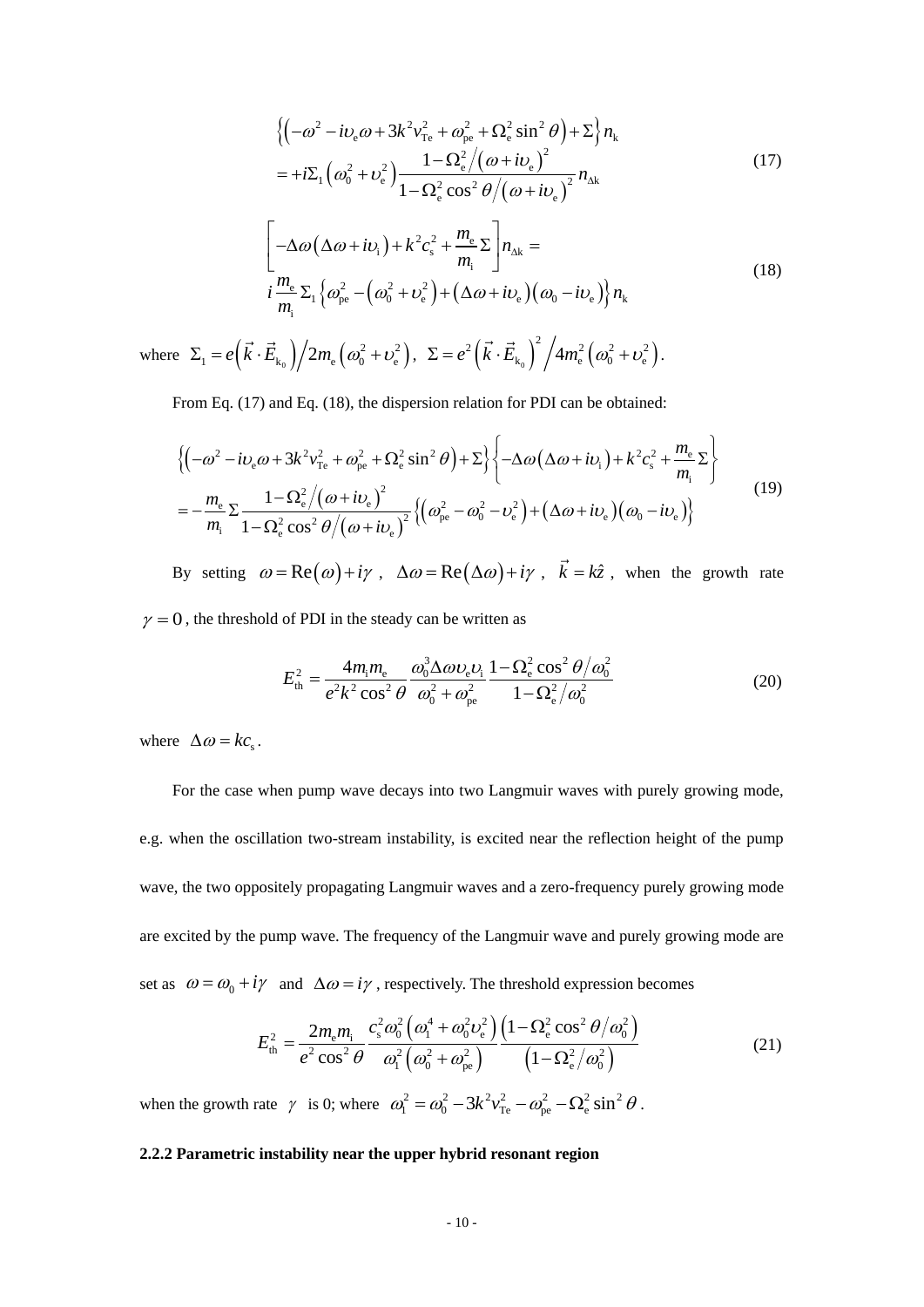When the right-hand polarized electromagnetic wave plays its role as a pump wave, it can reach an altitude where the upper hybrid frequency equals the pump wave frequency, called 'the upper hybrid resonant height. In this region, the electric field of the ordinary polarized pump wave

is  $\vec{E}_{\rm p} = (\hat{x} + i\hat{y}) (E_{k_0}/2) \cos(-i\omega_0 t)$ .

Then the expressions for  $\vec{V}_{k_0}$ ,  $\vec{V}_{\pm k}$ ,  $(\vec{k} \cdot \vec{V}_{k_0}) \cdot (\vec{k} \cdot \vec{V}_{k_0}^*)$ , and  $(\vec{k} \cdot \vec{V}_{k_0})(\vec{k} \cdot \vec{V}_{\pm k}^*)$  reduce to

$$
\vec{V}_{k_0} = i \frac{e \vec{E}_{k_0}}{2m_e \left(\omega_0 - \Omega_e + i v_e\right)}
$$
(22a)

$$
\vec{V}_{\pm k} = \pm \frac{\omega_{pe}^2 \vec{k}}{k^2 (\omega - \Omega_e + i\nu_e)} \frac{n_{\pm k}}{n_0}
$$
 (22b)

$$
\left(\vec{k}\cdot\vec{V}_{k_0}\right)\cdot\left(\vec{k}\cdot\vec{V}_{k_0}^*\right) = \frac{e^2\left(\vec{k}\cdot\vec{E}_{k_0}\right)^2}{4m_e^2\left[\left(\omega_0-\Omega_e\right)^2+\nu_e^2\right]}
$$
(22c)

$$
(\vec{k} \cdot \vec{V}_{k_0})(\vec{k} \cdot \vec{V}_{\pm k}) = \pm i \frac{e\omega_{pe}^2(\vec{k} \cdot \vec{E}_{k_0})}{2m_e k^2 \left[ (\omega_0 - \Omega_e)^2 + v_e^2 \right]} \frac{n_{\pm k}}{n_0}
$$
(22d)

For a case when the pump wave decays to an upper hybrid wave and a lower hybrid wave near the upper hybrid resonant region of the pump wave. The threshold for  $\gamma = 0$  can be written as

$$
\overline{a}
$$

$$
E_{\text{th}}^{2} = \frac{4m_{\text{e}}^{2}n_{0}v_{\text{e}}\left(v_{\text{e}}+v_{\text{i}}\right)}{3\varepsilon_{0}k_{\text{b}}T_{\text{e}}k^{4}}\frac{\omega_{0}^{4}}{\omega_{\text{pe}}^{2}}\left(1+\frac{m_{\text{e}}}{m_{\text{i}}} \cot^{2}\theta\right)\left(1-\frac{\Omega_{\text{e}}}{\omega_{0}}\right)^{2}
$$
(23)

by setting the frequency of  $\Delta \omega = \text{Re}(\Delta \omega) + i\gamma$ ,  $\omega = \omega + i\gamma$ , and  $\vec{k} = k\hat{x}$  into Eq. (12) and (13).

When the pump wave excites the oscillating two-stream instability near the O-mode upper hybrid resonant region, the two upper hybrid waves  $(k_{\pm} = \pm k\hat{x}, \omega_{\pm})$  and a field-aligned purely growing mode  $(\Delta \vec{k} = -k\hat{x}, \Delta \omega = i\gamma)$  are involved. In this case, the threshold expression is:

$$
\left(\Delta \dot{K} = -k\hat{x}, \Delta \omega = i\gamma\right) \text{ are involved. In this case, the threshold expression is:}
$$
\n
$$
E_{\text{th}}^2 = \frac{4n_0k_b\left(T_e + 3T_i\right)\left(\omega_{\text{pe}}^2 + 3k^2v_{\text{Te}}^2 + \Omega_e^2 - \omega_0^2\right)}{\varepsilon_0\omega_{\text{pe}}^2\left(1 - \Omega_e/\omega_0\right)^2} \left(1 + \frac{3k^2v_{\text{Te}}^2}{\Omega_e\Omega_i}\right) \tag{24}
$$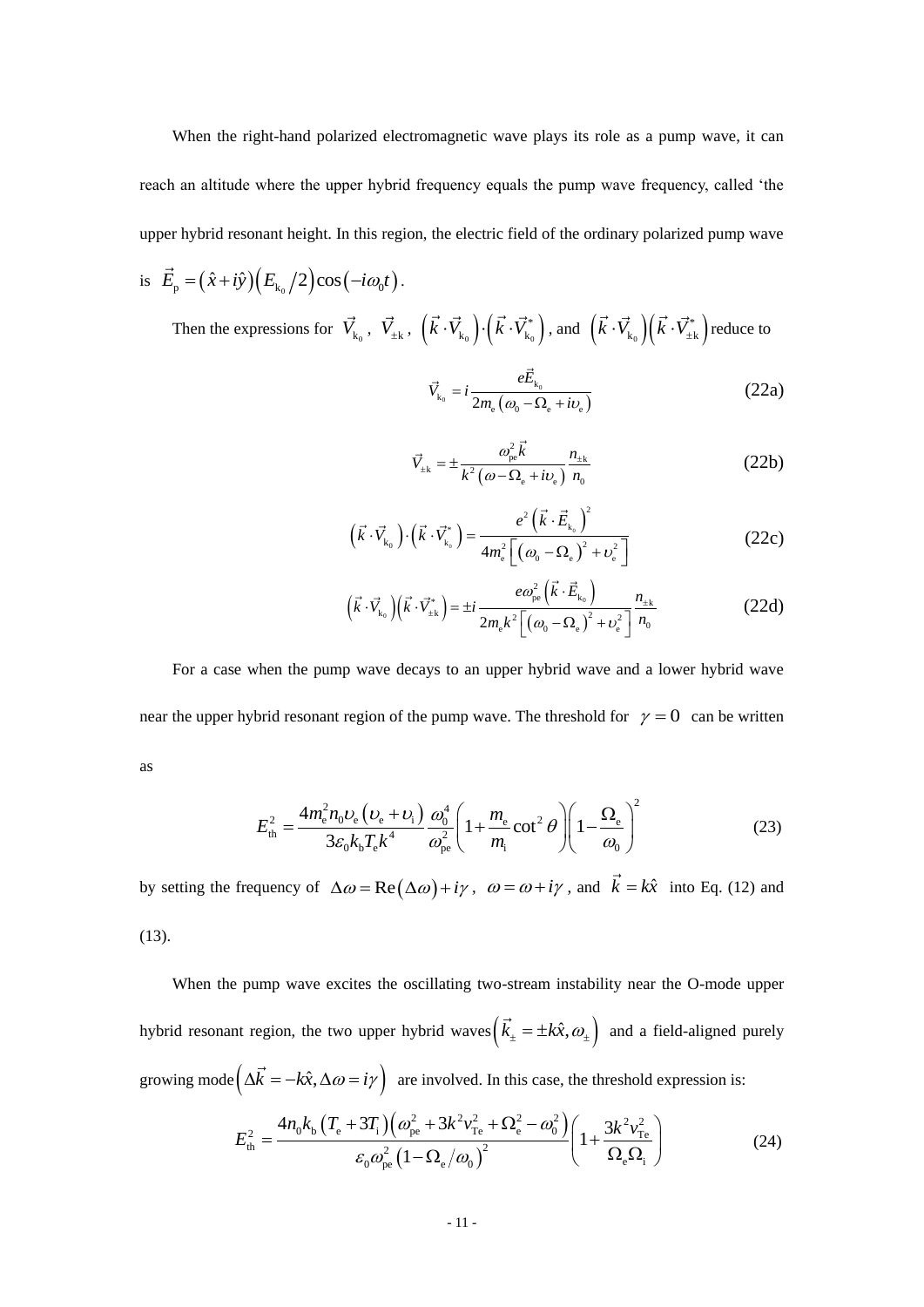## **3. Comparison with experimental observations**

In this section, threshold calculations have been performed for different experiments conducted at Tromsø, Norway. The relevant ionospheric parameters are provided by EISCAT website [\(http://www.eiscat.se/madrigal\)](http://www.eiscat.se/madrigal). The neutral densities and collision frequencies are obtained from NRLMSISE-00 [30] and the geomagnetic field strength is obtained from the International Geomagnetic Reference Field (IGRF11) [31].

Four different experiments are considered as listed in Table 1. The experiments on  $19<sup>th</sup>$ October, 2012 and  $7<sup>th</sup>$  July, 2014 operated at daytime, and the experiments on  $8<sup>th</sup>$  November, 2001 and on 2nd October, 1998 ran at nighttime. All these experiments operated with the different heater wave frequency due to the different ionospheric conditions. The effective radiated powers (ERP) listed in the Table 1 take into account the D-region absorption [32]. Figure 1 illustrates the unperturbed electron temperature and electron density profile for these four experiments, which are obtained from the measurement of the undisturbed ionosphere before the heater was turned on. The experiments were chosen to represent both day and night conditions as well as different background electron temperature and electron density. For example, for the two nighttime experiments, the electron density for the experiment on 2<sup>nd</sup> October, 1998 is much smaller compared to the experiment conducted on  $8<sup>th</sup>$  November, 2001; whereas the electron temperature is 50% higher in  $2<sup>nd</sup>$  October, 1998 experiment compared to the experiment on  $8<sup>th</sup>$  November, 2001. The two daytime experiments of  $19<sup>th</sup>$  October, 2012 and  $7<sup>th</sup>$  July, 2014 show similar difference in the electron density and temperature, i.e. higher electron density with lower electron temperature. In the interaction region, the background electron density and electron temperature in the nighttime experiments are lower than in the daytime as expected. Therefore, those four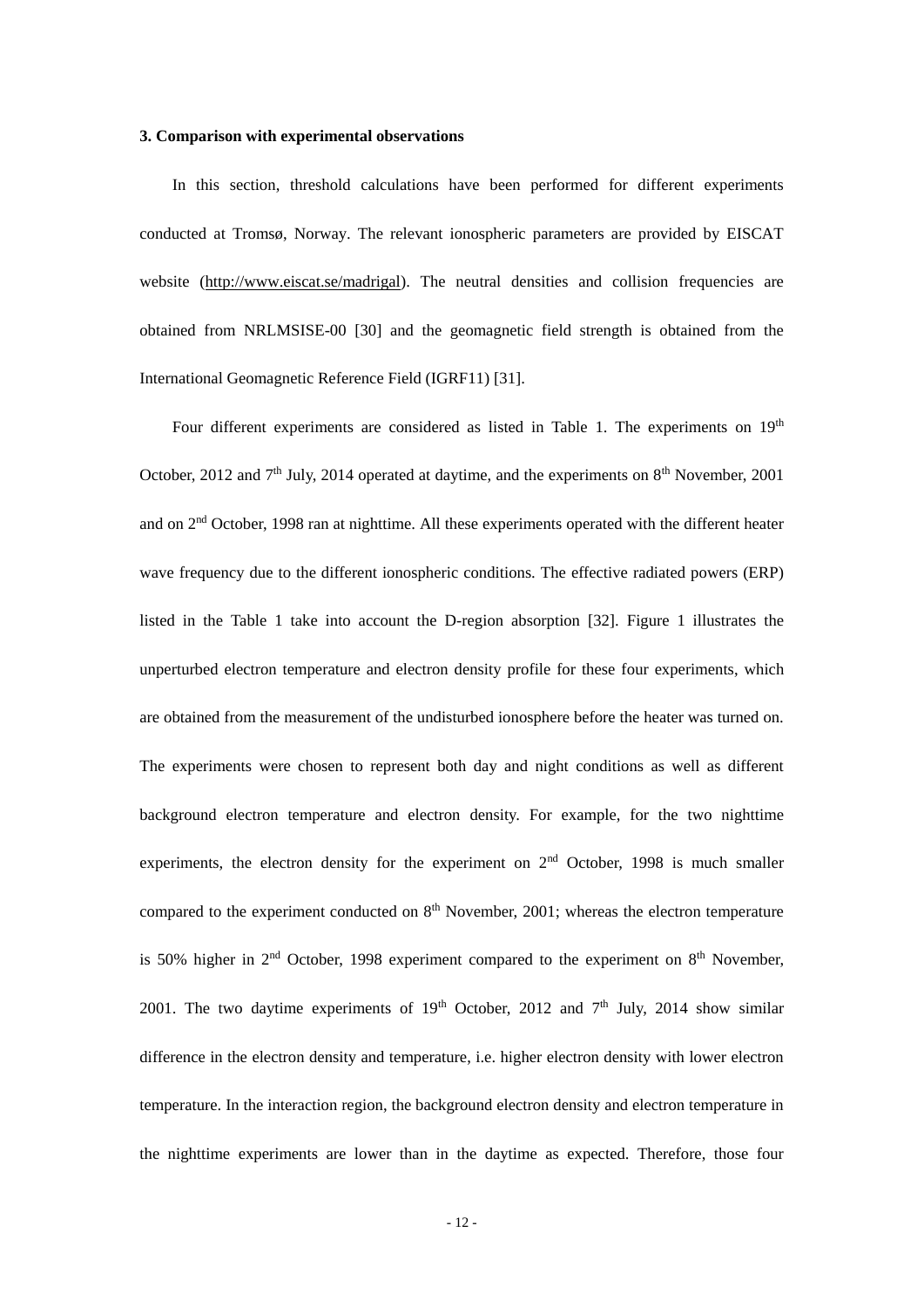experiments provide different conditions to calculate the PI threshold as indicated in Table 1 and Figure 1. The unperturbed ionospheric parameters for these four experiments, with aid of NRLMSISE-00 and IGRF model, were used to calculate the threshold and the equivalent ERP of parametric instability as presented in the last eight rows in Table 1. The wave number in the calculation is taken as  $12.44\pi$ , which is twice the wave number of the 930 MHz UHF radar at Tromsø.

| Table 1 The experiments setting and PI threshold                                           |                          |                                                    |                             |                              |                                            |  |  |
|--------------------------------------------------------------------------------------------|--------------------------|----------------------------------------------------|-----------------------------|------------------------------|--------------------------------------------|--|--|
|                                                                                            |                          | Data of Experiment                                 |                             |                              |                                            |  |  |
|                                                                                            |                          | 19th Oct, 2012                                     | 7th Jul, 2014               | 8th Nov, 2001                | 2nd Oct, 1998                              |  |  |
| Time                                                                                       |                          | $12:20 - 13:02$<br><b>UT</b>                       | $9:00 - 12:00$<br><b>UT</b> | $15:15 - 17:30$<br><b>UT</b> | $18:00 - 22:00$<br><b>UT</b>               |  |  |
| Heater wave frequency<br>$(f_0)$                                                           |                          | 7.953 MHz                                          | 6.710 MHz                   | 6.200 MHz                    | 4.040 MHz                                  |  |  |
| <b>ERP</b>                                                                                 |                          | 0.6, 2.1, 4.9,<br>10.5, 26.3, 52.3<br>and 104.5 MW | 10.5 MW                     | 565 MW                       | 120 MW                                     |  |  |
| Polarization                                                                               |                          | O-Mode                                             | O-Mode                      | O-Mode                       | O-Mode                                     |  |  |
| <b>Heating Cycle</b>                                                                       |                          | $1$ min on/ $1$ min<br>off                         | 1 min on/1.5<br>min off     | $2 min$ on/ $2 min$<br>off   | $8 \text{ min}$ on/ $7 \text{ min}$<br>off |  |  |
| PDI near<br>reflection<br>height                                                           | Threshold                | $0.1460$ V/m                                       | $0.1045$ V/m                | $0.1074$ V/m                 | $0.056$ V/m                                |  |  |
|                                                                                            | Equivalent<br><b>ERP</b> | 17.2 MW                                            | 10.7 MW                     | 11.2 MW                      | 4.0 MW                                     |  |  |
| OTSI near<br>reflection<br>height<br>PDI near<br>the upper<br>hybrid<br>resonant<br>region | Threshold                | $0.4155$ V/m                                       | $0.2678$ V/m                | $0.3559$ V/m                 | $0.1653$ V/m                               |  |  |
|                                                                                            | Equivalent<br><b>ERP</b> | 92.4 MW                                            | 45.9 MW                     | 81.5 MW                      | 23.1 MW                                    |  |  |
|                                                                                            | Threshold                | $0.7523$ V/m                                       | $0.2703$ V/m                | $0.4153$ V/m                 | $0.0724$ V/m                               |  |  |
|                                                                                            | Equivalent<br><b>ERP</b> | 300.0 MW                                           | 44.7 MW                     | 109.6 MW                     | 3.9 MW                                     |  |  |
| OTSI near<br>the upper                                                                     | Threshold                | $0.2788$ V/m                                       | $0.1572$ V/m                | $0.2454$ V/m                 | $0.1036$ V/m                               |  |  |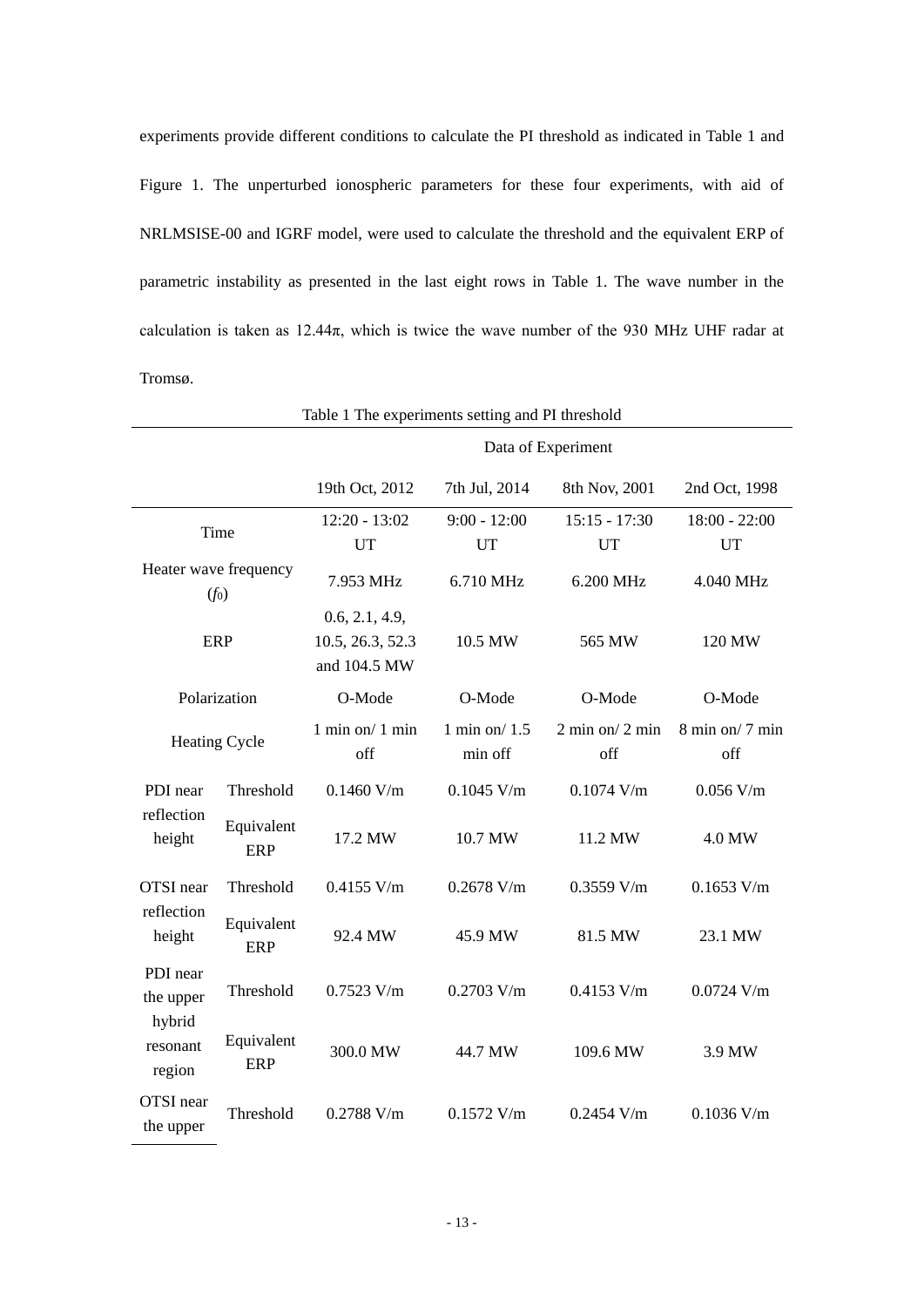

Figure 1. (a) undisturbed electron density profile, and (b) undisturbed electron temperature profiles during the Ionospheric modification experiments; the different colors indicate the different experiments.

For the experiment on 19<sup>th</sup> Oct, 2012, the downshifted HFILs which indicate the excitation of PDI appear in the ion line spectral when the ERP reached 26.3 MW and the zero-offset HFILs shows when ERP achieved 52.3 MW, which is the signature of the OTSI [33]. Therefore, indicating that the PDI can be excited when the ERP range is from 10.5 MW to 26.3 MW; and the ERP of the excitation of OTSI is within a range of 26.3 MW to 52.3 MW. The lack of observation of HFILs in the ion spectral for  $7<sup>th</sup>$  July 2014 experiment indicates that the parametric instability was not excited, and there was no obvious heating effect in this experiment. The lack of the PI excitation and heating can be explained by the presence of high electron density in the E-region and consequent high absorption of the pump wave power before reaching the interaction height. The two nighttime experiments displayed intense airglow enhancement and HFILs in the ion line spectra manifesting the excitation of the parametric instability [34, 35].

When the parametric instability is excited near the pump wave reflection height, the threshold of PDI requirement is easy to satisfy in the heating experiments whereas the OTSI requires about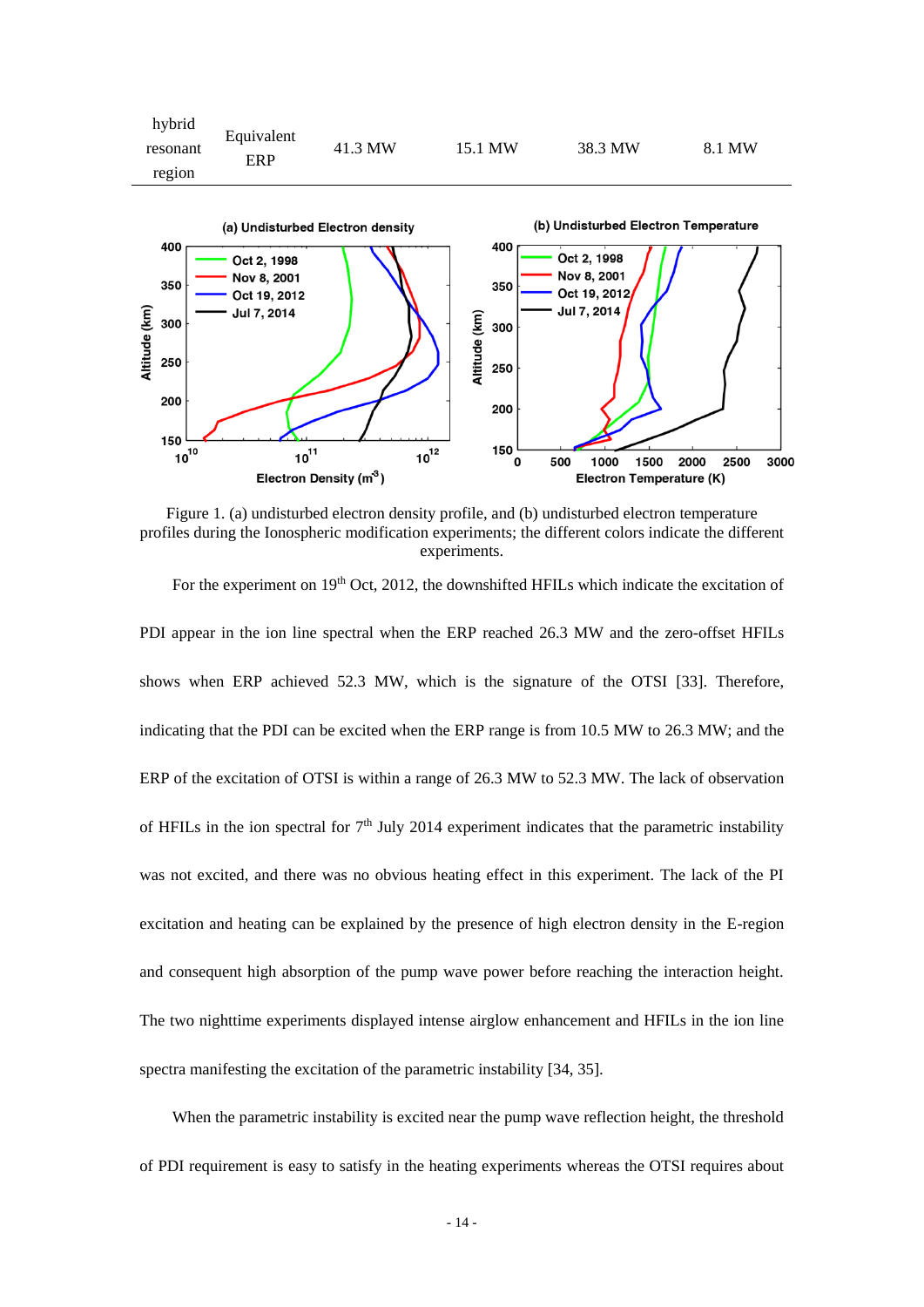2 times higher threshold than PDI. Both these threshold values for PDI and OTSI are well within the ERP that can be achieved by the Tromsø heating facility. The threshold depends on the effective collision frequencies of charged particles, electron density and electron and ion temperature. Thus, the difference in the PDI threshold for the experiment on  $7<sup>th</sup>$  July, 2014 compared to the experiment on 19<sup>th</sup> October, 2012 is due to the difference in electron temperature. As it can be seen from Figure 1, the background electron temperature was high during the experiment of  $7<sup>th</sup>$  July, 2014, resulting in a high threshold value. The effective collision frequencies of the electron and ion decrease with the growth of the temperature which significantly influences the threshold value. The difference of the thresholds in the nighttime experiments compared to the daytime experiments can also be explained due to the electron temperature difference.

When the parametric instability occurs near the pump wave upper hybrid resonant region, the threshold is related to the wavelength of the plasma wave, which is associated with the transvers width of the irregularities. The backscatter UHF radar cannot detect the upper hybrid waves excited by the parametric instability; thus, in this paper, it's assumed that the wave number of upper hybrid wave is twice the wave number of the 930 MHz UHF radar. The threshold of parametric instability is considerably influenced by the scale of the irregularities, due to the relation between wavelength and wave number  $k = 2\pi/\lambda$ .

#### **3.1 Comparison with other PDI threshold calculation reported in the literature**

The results presented in section 2 are compared with the results presented in Kuo's paper [7]. The relevant parameters of the HF heating experiments conducted at Tromsø, Norway have been used for the threshold calculation as given below:  $\Omega_e/2\pi = 1.35$  MHz,  $T_e = 1500$  K,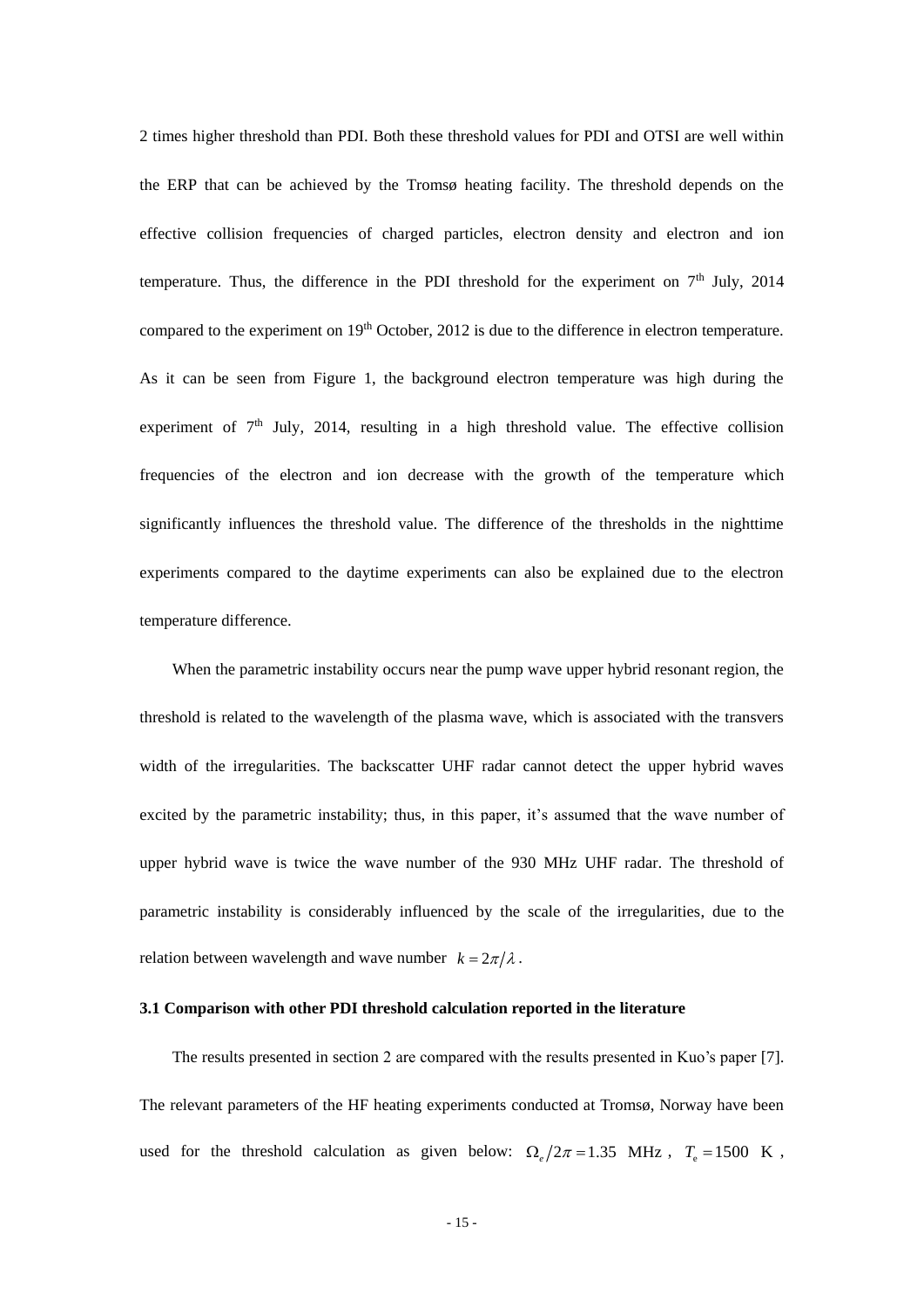| $T_i = 1000 \text{ K}$ , $v_{in} = 0.8 \text{ s}^{-1}$ , $v_{Te} = 1.5 \times 10^5 \text{ m/s}$ , $v_{Ti} = 7.17 \times 10^2 \text{ m/s}$ ,                           |  |  |  |  |  |  |
|-----------------------------------------------------------------------------------------------------------------------------------------------------------------------|--|--|--|--|--|--|
| $c_s = 1.52 \times 10^3$ m/s, $v_{\text{H}} = 1.19 \times 10^4$ s <sup>-1</sup> , $v_{\text{A}} = 600$ s <sup>-1</sup> , $\theta = 12^{\circ}$ . The threshold values |  |  |  |  |  |  |
| estimated by Eq. $(20)$ and $(21)$ in this paper are compared to Eq. $(21)$ and Eq. $(25)$ in Ref. 7 and                                                              |  |  |  |  |  |  |
| listed in the Table 2.                                                                                                                                                |  |  |  |  |  |  |

Table 2. Comparison of the threshold evaluations

| Equations                                                                                                                                                                                                                                                                                                                                                                                   | $\omega_0/2\pi = 5.423$ MHz $\omega_0/2\pi = 6.77$ MHz |            |
|---------------------------------------------------------------------------------------------------------------------------------------------------------------------------------------------------------------------------------------------------------------------------------------------------------------------------------------------------------------------------------------------|--------------------------------------------------------|------------|
| Eq. (21) in Ref. 7 $E_{\text{OTS1th}}^2 = \frac{2m_e m_i}{\rho^2 \cos^2 \theta} c_s^2 \omega_0 v_e$                                                                                                                                                                                                                                                                                         | $0.44$ V/m                                             | 0.49 V/m   |
| Eq. $(21)$                                                                                                                                                                                                                                                                                                                                                                                  |                                                        |            |
| $E_{\rm th}^2 = \frac{2m_{\rm e}m_{\rm i}}{e^2\cos^2\theta} \frac{c_{\rm s}^2\omega_0^2\left(\omega_{\rm l}^4 + \omega_0^2\omega_{\rm e}^2\right)\left(1-\Omega_{\rm e}^2\cos^2\theta/\omega_0^2\right)}{\omega_{\rm l}^2\left(\omega_{\rm o}^2 + \omega_{\rm e}^2\right)} \frac{\left(1-\Omega_{\rm e}^2\cos^2\theta/\omega_0^2\right)}{\left(1-\Omega_{\rm e}^2/\omega_{\rm e}^2\right)}$ | $0.31$ V/m                                             | $0.34$ V/m |
| Eq. (26) in Ref. 7                                                                                                                                                                                                                                                                                                                                                                          |                                                        |            |
| $E_{\text{PDIth}}^2 = \frac{4m_{\text{e}}m_{\text{i}}\upsilon_{\text{e}}\upsilon_{\text{i}}\omega_0^3\Delta\omega}{e^2k^2\omega_{\text{ne}}^2\cos^2\theta}\frac{1-\Omega_{\text{e}}^2\cos^2\theta/\omega_0^2}{1-\Omega_{\text{e}}^2/\omega_{\text{e}}^2}$                                                                                                                                   | $0.27$ V/m                                             | 0.3 V/m    |

Eq. (20)

$$
E_{\rm th}^2 = \frac{4m_{\rm i}m_{\rm e}}{e^2k^2\cos^2\theta}\frac{\omega_0^3\Delta\omega v_{\rm e}v_{\rm i}}{\omega_0^2 + \omega_{\rm pe}^2}\frac{1-\Omega_{\rm e}^2\cos^2\theta/\omega_0^2}{1-\Omega_{\rm e}^2/\omega_0^2}
$$
 0.14 V/m 0.16 V/m

As illustrated in Table 2, the PDI threshold value near the pump wave reflection height calculated by the equations in Kuo's paper [7] are higher by nearly a factor of 2 compared to our results; also, for the OTSI, Kuo's result is approximately 1.4 times more than the threshold values obtained using the derived equations in this paper. For the experiment performed on 19th October 2012, the Langmuir PDI had been excited when ERP reached 26.3 MW; but 10.5 MW ERP cannot excite parametric decay instability, i.e. the equivalent ERP of the threshold value range of PDI is from 10.5 MW to 26.3 MW. We have calculated the PDI threshold value and equivalent ERP using Eq. (21) are around 0.15 V/m and 17.2 MW, shown in the Table 1, as well as Eq. (26) in Kuo 2015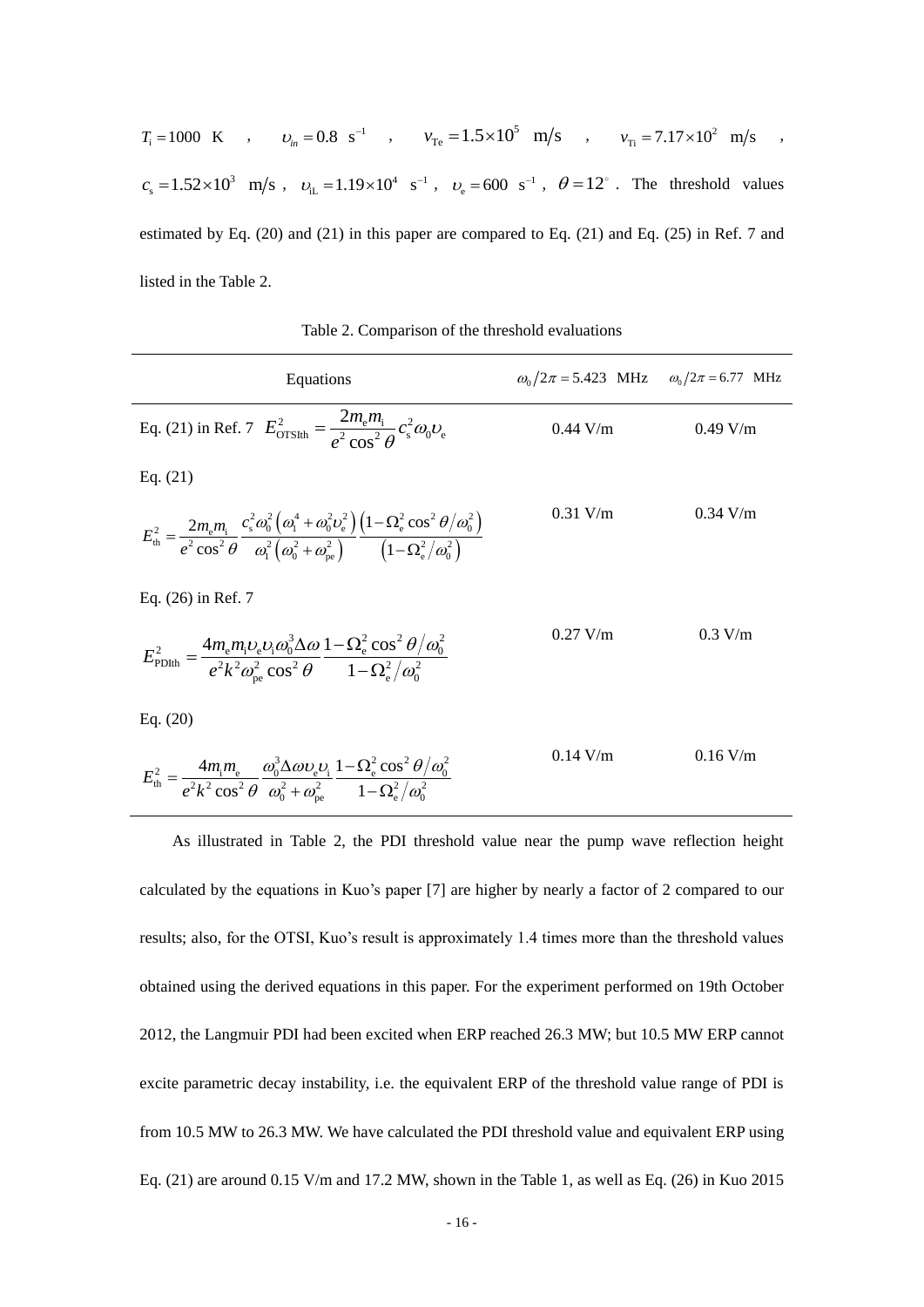paper [7]. The threshold of PDI using Eq. (26) in Kuo's paper [7] is 0.204 V/m and the equivalent ERP is 33.7 MW, which are higher than the experimental observation.

## **4. Summary**

In the present study the excitation of plasma waves due to high-frequency electromagnetic wave heating in the ionosphere are discussed. Equations that describe the threshold field of pump waves for the excitation of parametric instability have been derived. The results are also compared with the experiments operated with EISCAT heating facility. Our study indicates that the threshold field of the excited parametric instability is proportional to the product of the electron collisions frequency and the ion collisions frequency, including the effects of the Landau damping, which plays important roles in the threshold estimation. Our results also demonstrate that the OTSI requires higher threshold than PDI, which is consistent with the experimental observations. In the dispersion relation of the excited high frequency sideband and low frequency decay mode, the coupling terms in right hand side of Eq. (12) and Eq. (13) drive the excited plasma wave modes. The first term of the right-hand side arises from the spatial non-uniformity of the high frequency wave, which cannot be neglected in the excitation process. Therefore, using the threshold expression derived in this paper and comparing with results of previous research as indicated in Table 2 illustrates that the inclusion of the inhomogeneity of the pump wave field are important and need to be considered when evaluating the threshold of PDI in order to explain experimental observations.

## **Acknowledgments**

EISCAT is an international scientific association supported by research organizations in China (CRIRP), Finland (SA), Japan (NIPR and STEL), Norway (NFR), Sweden (VR), and the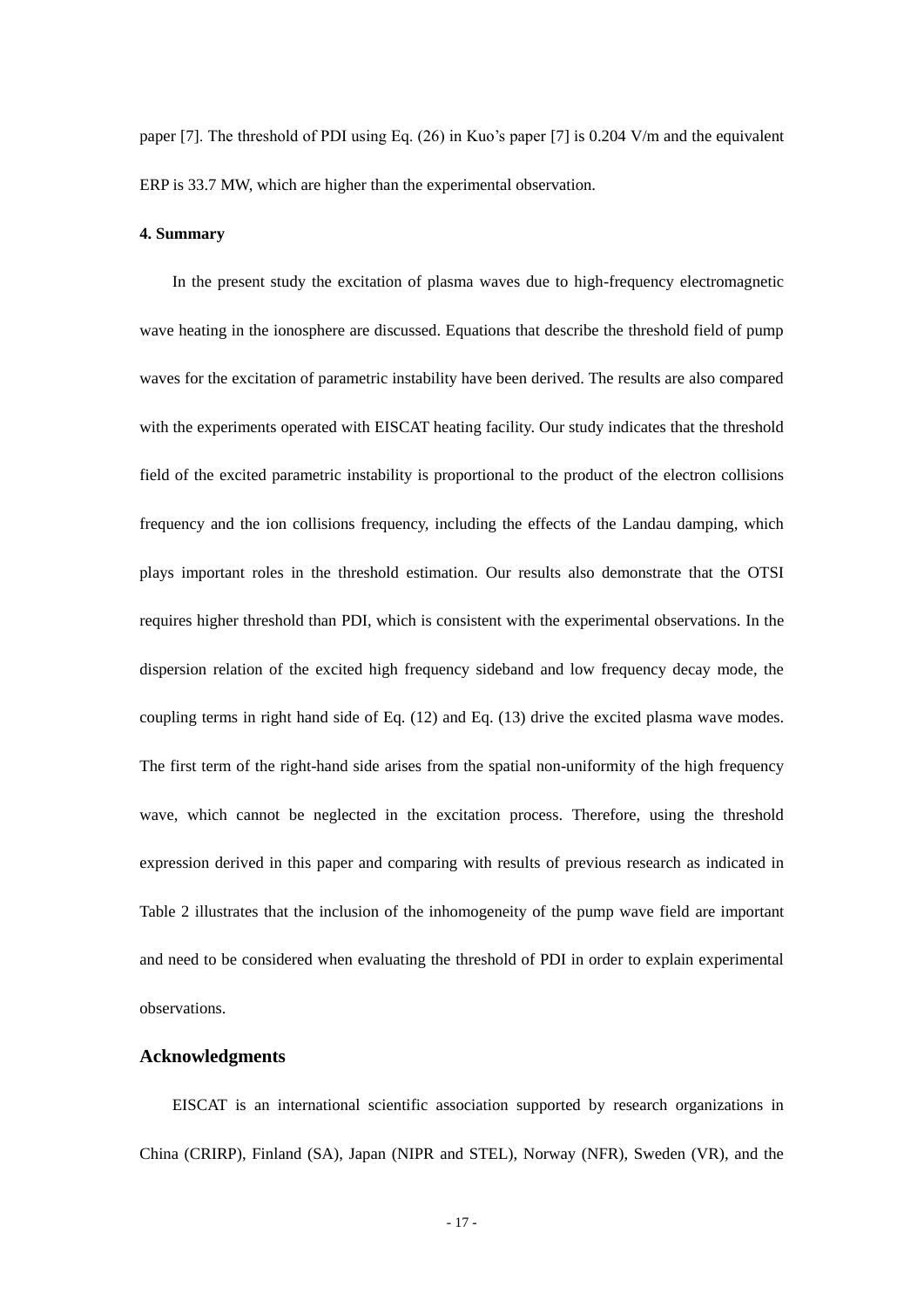United Kingdom (NERC). This work was supported by the National Natural Science Foundation of China (NSFC grants 41204111, 41574146, 41774162 and 41704155) and China Postdoctoral Science Foundation (2017M622504). The data used in this paper are available through the EISCAT Madrigal database (http://www.eiscat.se/madrigal/).

# **References**

- [1] Utlaut W F and Cohen R 1971 *Science* **174** 245
- [2] Grach S M and Trakhtengerts V Y 1975 *Radiophys. Quantum El*. **18** 951
- [3] Minkoff J *et al* 1974 *Radio Sci* **9** 941
- [4] Robinson T R 1989 *Phys. Rep*. **179** 79
- [5] Stubbe P 1996 *J. Atmos. Terr. Phys.* **58** 349
- [6] Leyser T B and Wong A Y 2009 *Rev. Geophys.* **47** 514
- [7] Kuo S P 2015 *Phys. Plasmas* **22** 012901
- [8] Frey A 1986 *Geophys. Res. Lett.* **13** 438
- [9] Rietveld M T *et al* 2000 *J. Geophys. Res.* **105** 7429
- [10] Bernhardt P A *et al* 1989 *J. Geophys. Res.* **94** 9071
- [11] Kosch M J, *et al* 2002 *Geophys. Res. Lett.* **29** 27
- [12] Kosch M J *et al* 2007 *J. Geophys. Res.* **112** A06325
- [13] Stubbe P *et al* 1984 *J. Geophys. Res.* **89** 7523
- [14] Thome G D and Blood D W 1974 *Radio Sci.* **9** 915
- [15] Frolov V L *et al* 2014 *Radiophys. Quantum El.* **57** 393
- [16] Perkins F W *et al* 1974 *J. Geophys. Res.* **79** 1478